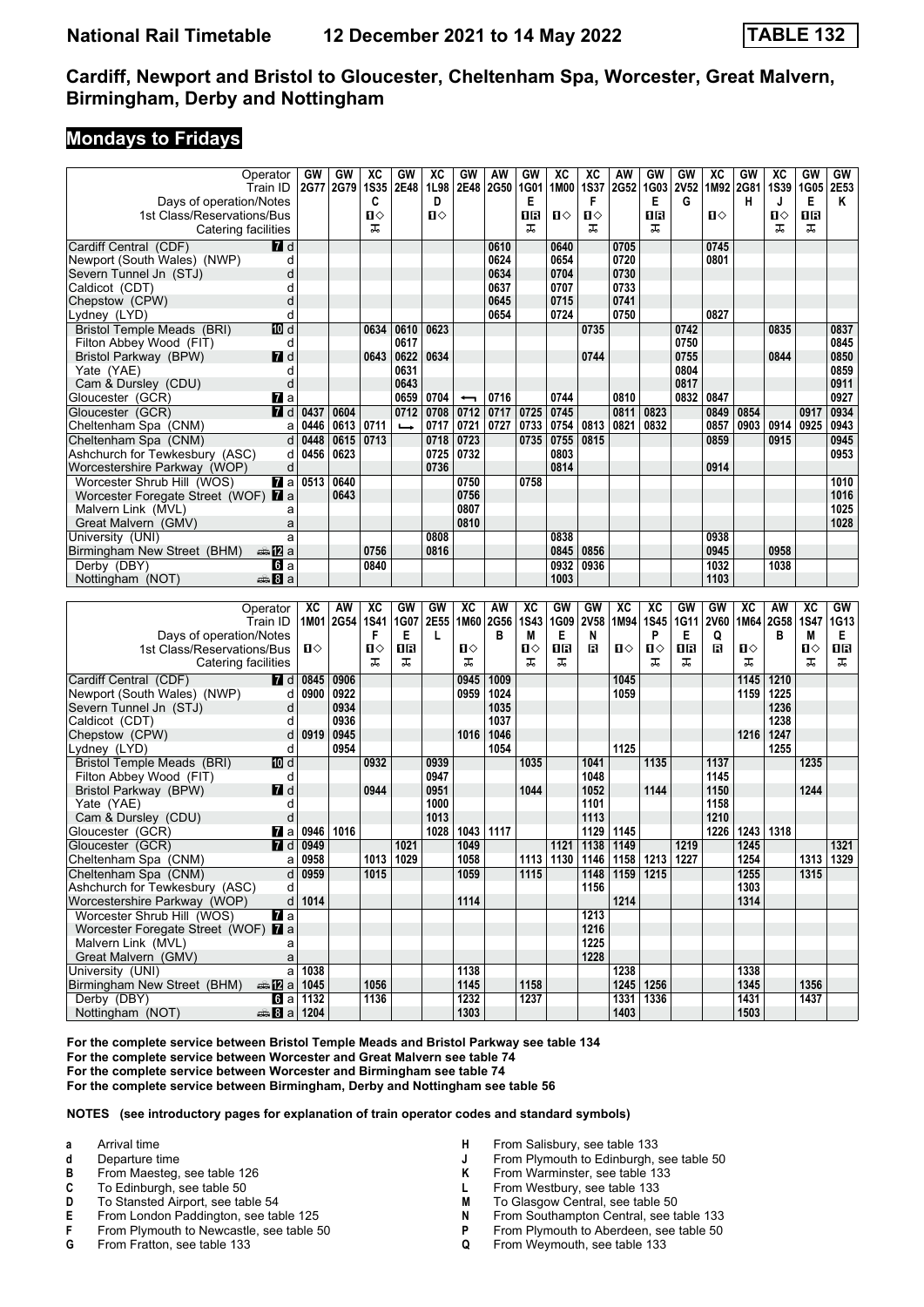#### **Mondays to Fridays**

|                                            | Operator                 | GW   | XC          | AW   | ХC                                             | GW   | GW           | XC           | ХC          | $\overline{\text{xc}}$ | GW   | GW   | $\overline{\mathbf{X}}$ | XC          | AW                 | <b>GW</b>                               | GW          | $\overline{\text{xc}}$ | XC          |
|--------------------------------------------|--------------------------|------|-------------|------|------------------------------------------------|------|--------------|--------------|-------------|------------------------|------|------|-------------------------|-------------|--------------------|-----------------------------------------|-------------|------------------------|-------------|
|                                            |                          |      |             |      |                                                |      |              |              |             | <b>1S51</b>            |      | 2E65 |                         | <b>1S53</b> |                    |                                         |             |                        | <b>1S55</b> |
|                                            | Train ID                 | 1V94 | 1M99 2G60   |      | <b>1S49</b>                                    | 1G15 | <b>2V64</b>  | 1M49         | 1M68        |                        | 1G17 |      | 1M98                    |             | 2G62               | 1G19                                    | <b>2V68</b> | 1M73                   |             |
| Days of operation/Notes                    |                          | R    |             |      | s                                              | Е    | Q            | $\mathsf{T}$ |             | J                      | Е    | Κ    |                         | C           | в                  | Е                                       | Q           |                        | J           |
| 1st Class/Reservations/Bus                 |                          | в    | ்ப          |      | П⇔                                             | 1R   | $\mathbf{B}$ | П⇔           | п⇔          | Ⅱ◇                     | ΠR   | В    | ப⇔                      | п⇔          |                    | ΠR                                      | В           | п⇔                     | П⇔          |
|                                            | Catering facilities      |      | ᠼ           |      | ᠼ                                              | ᠼ    |              | ᠼ            | ᠼ           | ᠼ                      | ᠼ    |      | ᠼ                       | ᠼ           |                    | ᠼ                                       |             | ᠼ                      | ᅚ           |
| Cardiff Central (CDF)                      | $\overline{a}$ d         |      | 1245        | 1307 |                                                |      |              |              | 1345        |                        |      |      | 1445                    |             | 1508               |                                         |             | 1545                   |             |
| Newport (South Wales) (NWP)                | d                        |      | 1259        | 1322 |                                                |      |              |              | 1359        |                        |      |      | 1459                    |             | 1524               |                                         |             | 1559                   |             |
| Severn Tunnel Jn (STJ)                     | d                        |      |             | 1332 |                                                |      |              |              |             |                        |      |      |                         |             | 1534               |                                         |             |                        |             |
| Caldicot (CDT)                             | d                        |      |             | 1335 |                                                |      |              |              |             |                        |      |      |                         |             | 1537               |                                         |             |                        |             |
| Chepstow (CPW)                             | d                        |      | 1316        | 1343 |                                                |      |              |              |             |                        |      |      | 1519                    |             | 1545               |                                         |             | 1616                   |             |
| Lydney (LYD)                               | d                        |      |             | 1352 |                                                |      |              |              | 1423        |                        |      |      |                         |             | 1554               |                                         |             |                        |             |
| Bristol Temple Meads (BRI)                 | 10 d                     | 1238 |             |      | 1335                                           |      | 1339         | 1400         |             | 1435                   |      | 1439 |                         | 1535        |                    |                                         | 1538        |                        | 1635        |
|                                            |                          |      |             |      |                                                |      | 1346         |              |             |                        |      | 1448 |                         |             |                    |                                         | 1546        |                        |             |
| Filton Abbey Wood (FIT)                    | d                        | 1246 |             |      |                                                |      |              |              |             |                        |      |      |                         |             |                    |                                         |             |                        |             |
| Bristol Parkway (BPW)                      | <b>7</b> d               | 1250 |             |      | 1344                                           |      | 1351         | 1409         |             | 1444                   |      | 1455 |                         | 1544        |                    |                                         | 1551        |                        | 1644        |
| Yate (YAE)                                 | d                        | 1259 |             |      |                                                |      | 1400         |              |             |                        |      | 1503 |                         |             |                    |                                         | 1600        |                        |             |
| Cam & Dursley (CDU)                        | d                        | 1312 |             |      |                                                |      | 1413         |              |             |                        |      | 1515 |                         |             |                    |                                         | 1612        |                        |             |
| Gloucester (GCR)                           | <b>Z</b> a               | 1329 | 1344        | 1412 |                                                |      | 1429         |              | 1443        |                        |      | 1531 | 1546                    |             | 1614               |                                         | 1629        | 1643                   |             |
| Gloucester (GCR)                           | <b>7</b> d               | 1336 | 1349        |      |                                                | 1420 |              |              | 1449        |                        | 1521 | 1536 | 1549                    |             | 1616               | 1624                                    |             | 1645                   |             |
| Cheltenham Spa (CNM)                       | a                        | 1345 | 1358        |      | 1414                                           | 1428 |              | 1438         | 1458        | 1514                   | 1529 | 1545 | 1558                    | 1614        | 1626               | 1632                                    |             | 1654                   | 1713        |
| Cheltenham Spa (CNM)                       | d                        | 1348 | 1359        |      | 1415                                           |      |              | 1440         | 1459        | 1515                   |      | 1547 | 1559                    | 1615        |                    |                                         |             | 1655                   | 1715        |
| Ashchurch for Tewkesbury (ASC)             | d                        | 1356 |             |      |                                                |      |              |              |             |                        |      | 1555 |                         |             |                    |                                         |             | 1703                   |             |
| Worcestershire Parkway (WOP)               | d                        |      | 1414        |      |                                                |      |              |              | 1514        |                        |      |      | 1614                    |             |                    |                                         |             | 1714                   |             |
| Worcester Shrub Hill (WOS)                 | $\mathbf{z}$ a           | 1414 |             |      |                                                |      |              |              |             |                        |      | 1612 |                         |             |                    |                                         |             |                        |             |
| Worcester Foregate Street (WOF) <b>7</b> a |                          | 1417 |             |      |                                                |      |              |              |             |                        |      | 1617 |                         |             |                    |                                         |             |                        |             |
| Malvern Link (MVL)                         | a                        |      |             |      |                                                |      |              |              |             |                        |      | 1626 |                         |             |                    |                                         |             |                        |             |
| Great Malvern (GMV)                        | a                        |      |             |      |                                                |      |              |              |             |                        |      | 1629 |                         |             |                    |                                         |             |                        |             |
| University (UNI)                           | a                        |      | 1438        |      |                                                |      |              |              | 1538        |                        |      |      | 1638                    |             |                    |                                         |             | 1738                   |             |
| Birmingham New Street (BHM)                |                          |      | 1445        |      |                                                |      |              |              | 1545        |                        |      |      | 1645                    | 1656        |                    |                                         |             | 1745                   |             |
|                                            | dan Ma                   |      |             |      | 1456                                           |      |              | 1527         |             | 1556                   |      |      |                         |             |                    |                                         |             |                        | 1756        |
| Derby (DBY)                                | <b>G</b> a               |      | 1536        |      | 1538                                           |      |              |              | 1631        | 1640                   |      |      | 1731                    | 1737        |                    |                                         |             | 1838                   | 1842        |
| Nottingham (NOT)                           | <b>▲Ba</b>               |      | 1603        |      |                                                |      |              |              | 1703        |                        |      |      | 1803                    |             |                    |                                         |             | 1906                   |             |
|                                            |                          |      |             |      |                                                |      |              |              |             |                        |      |      |                         |             |                    |                                         |             |                        |             |
|                                            |                          |      |             |      |                                                |      |              |              |             |                        |      |      |                         |             |                    |                                         |             |                        |             |
|                                            | Operator                 | AW   | <b>GW</b>   | GW   | XC                                             | XC   | AW           | GW           | GW          | XC                     | AW   | XC   | GW                      | GW          | XC                 | XC                                      | GW          | GW                     | GW          |
|                                            | Train ID                 | 2G64 | <b>1G21</b> | 2E70 | 1M75                                           | 1E63 | 2G66         | <b>1G23</b>  | <b>2V72</b> | 1M95                   | 2G68 | 1E67 | 1G25                    | 2E74        | 1M84               | 1E73                                    | <b>1G27</b> | 2E76                   | <b>2M64</b> |
| Days of operation/Notes                    |                          | в    | Е           | Κ    |                                                | U    | в            | Е            | Q           |                        | в    | U    | Е                       | Κ           |                    | V                                       | Е           |                        | W           |
| 1st Class/Reservations/Bus                 |                          |      | 1R          |      | п⇔                                             | П⇔   |              | ПB           | B           | п⇔                     |      | п⇔   | 1R                      |             | $\mathbf{u}$       | Ⅱ◇                                      | 16          |                        | в           |
|                                            | Catering facilities      |      | ᠼ           |      | ᠼ                                              | ᠼ    |              | ᠼ            |             | ᠼ                      |      | ᠼ    | ᠼ                       |             |                    | ᠼ                                       | ᠼ           |                        |             |
|                                            |                          |      |             |      |                                                |      |              |              |             |                        |      |      |                         |             |                    |                                         |             |                        |             |
| Cardiff Central (CDF)                      | <b>7</b> d               | 1608 |             |      | 1645                                           |      | 1708         |              |             | 1745                   | 1807 |      |                         |             | 1845               |                                         |             |                        |             |
| Newport (South Wales) (NWP)                | d                        | 1623 |             |      | 1659                                           |      | 1723         |              |             | 1759                   | 1823 |      |                         |             | 1859               |                                         |             |                        |             |
| Severn Tunnel Jn (STJ)                     | d                        | 1633 |             |      |                                                |      | 1734         |              |             |                        | 1834 |      |                         |             |                    |                                         |             |                        |             |
| Caldicot (CDT)                             | d                        | 1636 |             |      |                                                |      | 1736         |              |             |                        | 1836 |      |                         |             |                    |                                         |             |                        |             |
| Chepstow (CPW)                             | d                        | 1644 |             |      |                                                |      | 1745         |              |             | 1816                   | 1845 |      |                         |             | 1918               |                                         |             |                        |             |
| Lydney (LYD)                               | d                        | 1653 |             |      | 1725                                           |      | 1753         |              |             |                        | 1853 |      |                         |             |                    |                                         |             |                        |             |
| Bristol Temple Meads (BRI)                 | [10] d                   |      |             | 1640 |                                                | 1735 |              |              | 1738        |                        |      | 1835 |                         | 1841        |                    | 1935                                    |             | 1938                   | 2006        |
| Filton Abbey Wood (FIT)                    | d                        |      |             | 1649 |                                                |      |              |              | 1746        |                        |      |      |                         | 1848        |                    |                                         |             | 1946                   | 2014        |
| Bristol Parkway (BPW)                      | $I$ d                    |      |             | 1656 |                                                | 1744 |              |              | 1751        |                        |      | 1844 |                         | 1854        |                    | 1944                                    |             | 1950                   | 2018        |
| Yate (YAE)                                 | d                        |      |             | 1705 |                                                |      |              |              | 1800        |                        |      |      |                         | 1903        |                    |                                         |             | 1958                   | 2027        |
| Cam & Dursley (CDU)                        | d                        |      |             | 1718 |                                                |      |              |              | 1812        |                        |      |      |                         | 1916        |                    |                                         |             | 2010                   | 2039        |
| Gloucester (GCR)                           | Mala                     | 1714 |             | 1734 | 1745                                           |      | 1813         |              | 1832        | 1843                   | 1916 |      |                         | 1931        | 1945               |                                         |             | 2030                   | 2053        |
| Gloucester (GCR)                           | <b>7</b> d               | 1717 | 1722        | 1739 | 1749                                           |      | 1818         | 1822         |             | 1845                   |      |      | 1926                    | 1939        | 1949               |                                         | 2023        |                        |             |
| Cheltenham Spa (CNM)                       | al                       |      |             |      | 1724   1731   1748   1758   1814   1826   1830 |      |              |              |             | 1854                   |      |      |                         |             |                    | 1913   1934   1947   1958   2014   2032 |             |                        |             |
| Cheltenham Spa (CNM)                       | d                        |      |             |      | 1750 1759 1815                                 |      |              |              |             | 1855                   |      | 1915 |                         |             | 1950   1959   2015 |                                         |             |                        |             |
| Ashchurch for Tewkesbury (ASC)             | d                        |      |             | 1758 |                                                |      |              |              |             | 1903                   |      |      |                         | 1958        |                    |                                         |             |                        |             |
| Worcestershire Parkway (WOP)               | d                        |      |             |      | 1814                                           |      |              |              |             | 1914                   |      |      |                         |             | 2014               |                                         |             |                        |             |
| Worcester Shrub Hill (WOS)                 | <b>7</b> a               |      |             | 1820 |                                                |      |              |              |             |                        |      |      |                         | 2015        |                    |                                         |             |                        |             |
| Worcester Foregate Street (WOF) <b>7</b> a |                          |      |             | 1823 |                                                |      |              |              |             |                        |      |      |                         | 2023        |                    |                                         |             |                        |             |
|                                            | a                        |      |             |      |                                                |      |              |              |             |                        |      |      |                         | 2035        |                    |                                         |             |                        |             |
| Malvern Link (MVL)                         |                          |      |             |      |                                                |      |              |              |             |                        |      |      |                         |             |                    |                                         |             |                        |             |
| Great Malvern (GMV)                        | a                        |      |             |      |                                                |      |              |              |             |                        |      |      |                         | 2038        |                    |                                         |             |                        |             |
| University (UNI)                           | a                        |      |             |      | 1838                                           |      |              |              |             | 1938                   |      |      |                         |             | 2038               |                                         |             |                        |             |
| Birmingham New Street (BHM)                | ⊯mZa                     |      |             |      | 1845 1856                                      |      |              |              |             | 1945                   |      | 1956 |                         |             |                    | 2045 2056                               |             |                        |             |
| Derby (DBY)<br>Nottingham (NOT)            | <b>G</b> a<br>den Bianan |      |             |      | 1931 1937<br>2004                              |      |              |              |             | 2031<br>2105           |      | 2037 |                         |             | 2217               | 2137 2150                               |             |                        |             |

**NOTES (see introductory pages for explanation of train operator codes and standard symbols)**

**a** Arrival time

- **d** Departure time<br>**B** From Maesteg,
- **B** From Maesteg, see table 126
- **C** To Edinburgh, see table 50
- **E** From London Paddington, see table 125
- **J** From Plymouth to Edinburgh, see table 50<br>**K** From Warminster, see table 133
- **K** From Warminster, see table 133<br>**Q** From Weymouth, see table 133
- **4** From Weymouth, see table 133<br>**R** From Brighton, see table 133
- **R** From Brighton, see table 133<br>**S** From Penzance to Newcastle
- **6** From Penzance to Newcastle, see table 50<br>**T** From Plymouth, see table 135
- **T** From Plymouth, see table 135<br>**U** From Plymouth to Leeds, see 1
- **8 8** From Plymouth to Leeds, see table 50<br>**8** To Leeds, see table 50
- To Leeds, see table 50

**W** From Penzance, see table 135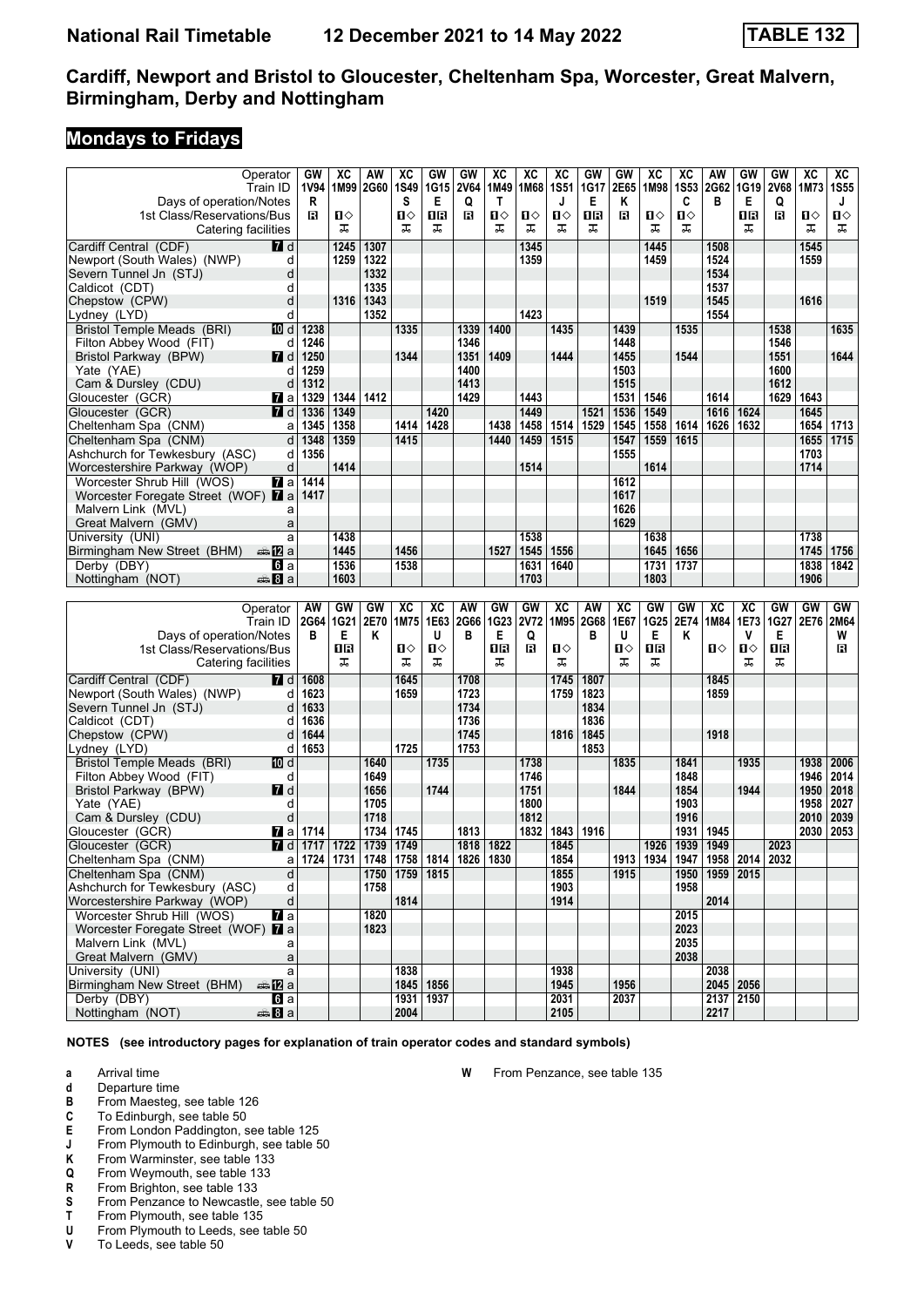# **Mondays to Fridays**

|                                            | Operator                | XC           | XC        | GW          | GW        | GW   | XC    | AW        | GW   | GW   | XC   | XC   | GW   | GW        | AW             | AW        | <b>GW</b> |
|--------------------------------------------|-------------------------|--------------|-----------|-------------|-----------|------|-------|-----------|------|------|------|------|------|-----------|----------------|-----------|-----------|
|                                            | Train ID                |              | 1M85 1M83 | <b>1G29</b> | 2E78 2G91 |      |       | 1M87 2G72 | 1G31 | 2E80 | 1M80 | 1M89 |      | 1G33 2E82 |                | 2G74 2G74 | 2G93      |
| Days of operation/Notes                    |                         |              | Т         | Е           |           | L    |       | в         | Е    |      | X    |      | Е    |           | <b>FOB FXB</b> |           | A         |
| 1st Class/Reservations/Bus                 |                         | $\mathbf{n}$ | ப⇔        | ПR          |           |      | $\Pi$ |           | OR   |      | Ⅱ♦   | ப⇔   | ПR   |           |                |           |           |
| Catering facilities                        |                         |              | ㅈ         | ᅚ           |           |      |       |           | ㅈ    |      |      |      | ᅚ    |           |                |           |           |
| Cardiff Central (CDF)                      | <b>7</b> d              | 1950         |           |             |           |      | 2106  | 2110      |      |      |      | 2145 |      |           | 2320           | 2312      |           |
| Newport (South Wales) (NWP)                | d                       | 2004         |           |             |           |      | 2120  | 2125      |      |      |      | 2159 |      |           | 2334           | 2330      |           |
| Severn Tunnel Jn (STJ)                     | d                       | 2014         |           |             |           |      |       | 2135      |      |      |      |      |      |           | 2346           | 2349      |           |
| Caldicot (CDT)                             |                         | 2017         |           |             |           |      |       | 2138      |      |      |      |      |      |           | 2348           | 2351      |           |
| Chepstow (CPW)                             | d                       | 2025         |           |             |           |      |       | 2146      |      |      |      |      |      |           | 2357           | 0001      |           |
| Lydney (LYD)                               | d                       | 2034         |           |             |           |      |       | 2155      |      |      |      |      |      |           | 0005           | 0009      |           |
| Bristol Temple Meads (BRI)                 | <b>ID</b> d             |              | 2035      |             | 2057      |      |       |           |      | 2144 | 2200 |      |      | 2246      |                |           |           |
| Filton Abbey Wood (FIT)                    | d                       |              |           |             | 2105      |      |       |           |      | 2152 |      |      |      | 2255      |                |           |           |
| Bristol Parkway (BPW)                      | 7d                      |              | 2044      |             | 2111      |      |       |           |      | 2157 | 2209 |      |      | 2302      |                |           |           |
| Yate (YAE)                                 |                         |              |           |             | 2120      |      |       |           |      | 2206 |      |      |      | 2310      |                |           |           |
| Cam & Dursley (CDU)                        | d                       |              |           |             | 2132      |      |       |           |      | 2218 |      |      |      | 2322      |                |           |           |
| Gloucester (GCR)                           | 7 a l                   | 2054         |           |             | 2147      |      |       | 2202 2217 |      | 2236 |      | 2245 |      | 2339      | 0026           | 0033      |           |
| Gloucester (GCR)                           | $\overline{\mathbf{d}}$ | 2056         |           | 2123        | 2150      | 2157 | 2203  | 2218      | 2226 |      |      | 2249 | 2321 |           |                |           | 0034      |
| Cheltenham Spa (CNM)                       | a                       |              | 2105 2113 | 2132        | 2200      | 2205 | 2212  | 2228      | 2234 |      | 2241 | 2258 | 2331 |           |                |           | 0043      |
| Cheltenham Spa (CNM)                       | $\mathsf{d}$            | 2106         | 2115      | 2132        | 2201      |      | 2213  |           |      |      | 2242 | 2259 |      |           |                |           |           |
| Ashchurch for Tewkesbury (ASC)             | d                       |              |           | 2141        | 2209      |      | 2221  |           |      |      |      |      |      |           |                |           |           |
| Worcestershire Parkway (WOP)               | d                       | 2120         |           |             |           |      | 2232  |           |      |      |      |      |      |           |                |           |           |
| Worcester Shrub Hill (WOS)                 | <b>7</b> a              |              |           | 2209        | 2227      |      |       |           |      |      |      |      |      |           |                |           |           |
| Worcester Foregate Street (WOF) <b>7</b> a |                         |              |           |             |           |      |       |           |      |      |      |      |      |           |                |           |           |
| Malvern Link (MVL)                         | a                       |              |           |             |           |      |       |           |      |      |      |      |      |           |                |           |           |
| Great Malvern (GMV)                        | a                       |              |           |             |           |      |       |           |      |      |      |      |      |           |                |           |           |
| University (UNI)                           | a                       | 2146         |           |             |           |      |       |           |      |      |      |      |      |           |                |           |           |
| Birmingham New Street (BHM)                | ⇔anZa                   | 2154         | 2201      |             |           |      | 2305  |           |      |      | 2341 | 2358 |      |           |                |           |           |
| Derby (DBY)                                | <b>G</b> a              | 2250         |           |             |           |      |       |           |      |      |      |      |      |           |                |           |           |
| Nottingham (NOT)                           | #Ba                     | 2326         |           |             |           |      |       |           |      |      |      |      |      |           |                |           |           |

**NOTES (see introductory pages for explanation of train operator codes and standard symbols)**

- **d** Departure time<br>**A** From Swindon.
- **A** From Swindon, see table 125<br>**B** From Maesteg, see table 126
- **B** From Maesteg, see table 126<br>**E** From London Paddington, see
- **From London Paddington, see table 125**
- 
- **Trem Plymouth, see table 135**
- **1** From Westbury, see table 133<br>**7** From Plymouth, see table 135<br>**X** From Paignton, see table 135 **From Paignton, see table 135**
- **FO** Fridays only
- **FX** Not Fridays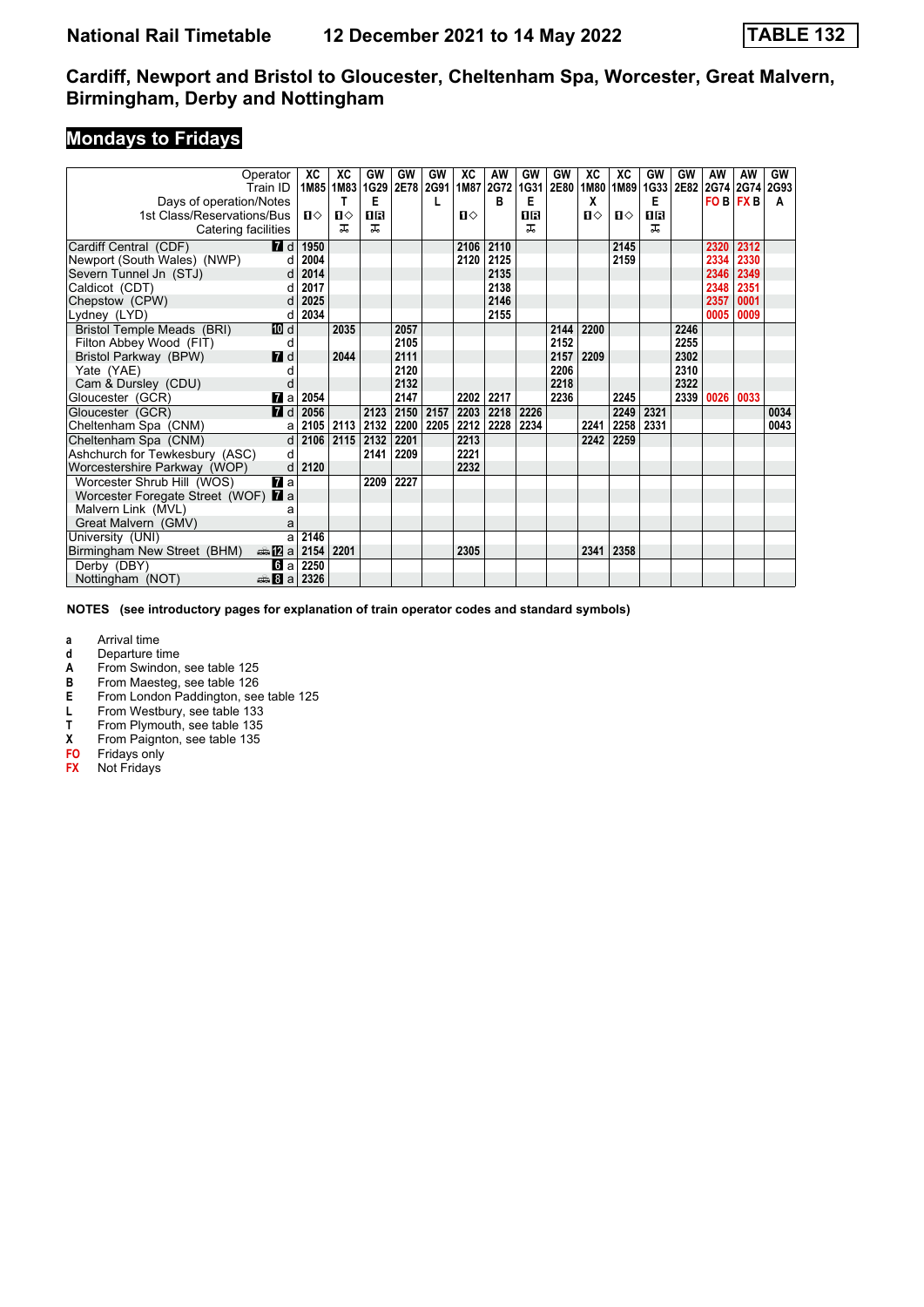# **Saturdays**

|                                            | Operator              | GW   | хc           | хc          | AW          | GW   | ХC           | XC                                      | GW           | AW          | GW          | XC           | хc          | GW          | GW                        | хc   | AW           | ХC          | GW          |
|--------------------------------------------|-----------------------|------|--------------|-------------|-------------|------|--------------|-----------------------------------------|--------------|-------------|-------------|--------------|-------------|-------------|---------------------------|------|--------------|-------------|-------------|
|                                            | Train ID              | 2G01 | <b>1S35</b>  | 1L00        | <b>2G50</b> | 2E51 | 1M00         | <b>1S37</b>                             | 2G03         | <b>2G52</b> | <b>2V52</b> | 1M92         | <b>1S39</b> | 1G05        | <b>2V54</b>               |      | 1M01 2G54    | <b>1S41</b> | 1G07        |
| Days of operation/Notes                    |                       |      | C            | D           |             |      |              | Е                                       | в            |             | F           |              | G           | н           | J                         |      | A            | Е           | H           |
| 1st Class/Reservations/Bus                 |                       |      | Ⅱ◇           | Ⅱ♦          |             |      | $\mathbf{u}$ | П⇔                                      |              |             |             | ்ப           | Ⅱ◇          | 1R          |                           | Ⅱ◇   |              | п⇔          | 1R          |
| Catering facilities                        |                       |      | ᠼ            |             |             |      |              | ᠼ                                       |              |             |             |              | ᠼ           | ᠼ           |                           |      |              | ᠼ           | ᠼ           |
|                                            |                       |      |              |             |             |      |              |                                         |              |             |             |              |             |             |                           |      |              |             |             |
| Cardiff Central (CDF)                      | <b>7</b> d            |      |              |             | 0610        |      | 0640         |                                         |              | 0707        |             | 0745         |             |             |                           | 0845 | 0904         |             |             |
| Newport (South Wales) (NWP)                | d                     |      |              |             | 0626        |      | 0654         |                                         |              | 0722        |             | 0800         |             |             |                           | 0859 | 0921         |             |             |
| Severn Tunnel Jn (STJ)                     | d                     |      |              |             | 0638        |      | 0704         |                                         |              | 0736        |             |              |             |             |                           |      | 0932         |             |             |
| Caldicot (CDT)                             | d                     |      |              |             | 0640        |      | 0707         |                                         |              | 0739        |             |              |             |             |                           |      | 0935         |             |             |
| Chepstow (CPW)                             | d                     |      |              |             | 0649        |      | 0715         |                                         |              | 0748        |             |              |             |             |                           | 0916 | 0944         |             |             |
| Lydney (LYD)                               | d                     |      |              |             | 0657        |      | 0724         |                                         |              | 0758        |             | 0825         |             |             |                           |      | 0953         |             |             |
| Bristol Temple Meads (BRI)                 | 10 d                  |      | 0615         |             |             | 0638 |              | 0735                                    |              |             | 0739        |              | 0835        |             | 0838                      |      |              | 0935        |             |
| Filton Abbey Wood (FIT)                    | d                     |      |              |             |             | 0645 |              |                                         |              |             | 0746        |              |             |             | 0846                      |      |              |             |             |
| Bristol Parkway (BPW)                      | $I$ d                 |      | 0624         |             |             | 0650 |              | 0744                                    |              |             | 0751        |              | 0844        |             | 0851                      |      |              | 0944        |             |
| Yate (YAE)                                 | d                     |      |              |             |             | 0700 |              |                                         |              |             | 0801        |              |             |             | 0900                      |      |              |             |             |
| Cam & Dursley (CDU)                        | d                     |      |              |             |             | 0712 |              |                                         |              |             | 0813        |              |             |             | 0913                      |      |              |             |             |
|                                            |                       |      |              |             |             |      |              |                                         |              |             |             |              |             |             |                           |      |              |             |             |
| Gloucester (GCR)                           | <b>7</b> a            |      | 0650         |             | 0718        | 0730 | 0744         |                                         |              | 0822        | 0829        | 0845         |             |             | 0929                      | 0943 | 1014         |             |             |
| Gloucester (GCR)                           | <b>7</b> d            | 0521 | 0659         | 0705        | 0718        | 0739 | 0745         |                                         | 0820         | 0823        |             | 0849         |             | 0919        | 0937                      | 0949 |              |             | 1019        |
| Cheltenham Spa (CNM)                       | a                     | 0530 | 0707         | 0713        | 0729        | 0748 | 0754         | 0813                                    | 0828         | 0837        |             | 0858         | 0913        | 0929        | 0946                      | 0958 |              | 1013        | 1028        |
| Cheltenham Spa (CNM)                       | d                     | 0531 | 0710         | 0714        |             | 0749 | 0755         | 0815                                    |              |             |             | 0859         | 0915        |             | 0948                      | 0959 |              | 1015        |             |
| Ashchurch for Tewkesbury (ASC)             | d                     | 0539 |              | 0722        |             | 0757 | 0803         |                                         |              |             |             |              |             |             | 0956                      |      |              |             |             |
| Worcestershire Parkway (WOP)               | d                     |      |              | 0733        |             |      | 0814         |                                         |              |             |             | 0914         |             |             |                           | 1014 |              |             |             |
| Worcester Shrub Hill (WOS)                 | <b>7</b> a            | 0556 |              |             |             | 0814 |              |                                         |              |             |             |              |             |             | 1012                      |      |              |             |             |
| Worcester Foregate Street (WOF) <b>7</b> a |                       | 0559 |              |             |             | 0833 |              |                                         |              |             |             |              |             |             | 1020                      |      |              |             |             |
| Malvern Link (MVL)                         | a                     | 0613 |              |             |             |      |              |                                         |              |             |             |              |             |             |                           |      |              |             |             |
| Great Malvern (GMV)                        | a                     | 0616 |              |             |             |      |              |                                         |              |             |             |              |             |             |                           |      |              |             |             |
| University (UNI)                           | a                     |      |              | 0759        |             |      | 0838         |                                         |              |             |             | 0938         |             |             |                           | 1038 |              |             |             |
| Birmingham New Street (BHM)                | ana Mara              |      | 0756         | 0806        |             |      | 0845         | 0856                                    |              |             |             | 0945         | 0956        |             |                           | 1045 |              | 1056        |             |
|                                            |                       |      | 0840         |             |             |      | 0931         | 0936                                    |              |             |             | 1032         | 1037        |             |                           | 1131 |              | 1136        |             |
| Derby (DBY)                                | <b>G</b> la           |      |              |             |             |      |              |                                         |              |             |             |              |             |             |                           |      |              |             |             |
| Nottingham (NOT)                           | <b>▲Ba</b>            |      |              |             |             |      | 1003         |                                         |              |             |             | 1103         |             |             |                           | 1204 |              |             |             |
|                                            |                       |      |              |             |             |      |              |                                         |              |             |             |              |             |             |                           |      |              |             |             |
|                                            |                       |      |              |             |             |      |              |                                         |              |             |             |              |             |             |                           |      |              |             |             |
|                                            | Operator              | GW   | XC           | AW          | XC          | GW   | GW           | XC                                      | XC           | GW          | GW          | XC           | AW          | XC          | GW                        | GW   | <b>XC</b>    | AW          | XC          |
|                                            | Train ID              | 2E57 | 1M60         | <b>2G56</b> | <b>1S43</b> | 1G09 | 2E59         | 1M94                                    | <b>1S45</b>  | 1G11        | <b>2V60</b> | 1M64         | 2G58        | <b>1S47</b> | 1G13                      | 1V94 | 1M99 2G60    |             | <b>1S49</b> |
| Days of operation/Notes                    |                       | Κ    |              | A           | L           | н    | Κ            |                                         | M            | н           | N           |              | A           | L           | н                         | P    |              |             | Е           |
| 1st Class/Reservations/Bus                 |                       |      | ப⇔           |             | Π           | 1R   |              | п⇔                                      | $\mathbf{u}$ | 0B          | в           | п⇔           |             | п           | 1R                        | в    | ்ப           |             | Ⅱ♦          |
| Catering facilities                        |                       |      | ᠼ            |             | ᠼ           | ᠼ    |              |                                         | ᠼ            | ᠼ           |             | ᠼ            |             | ᠼ           | ᠼ                         |      | ᠼ            |             | ᠼ           |
|                                            |                       |      |              |             |             |      |              |                                         |              |             |             |              |             |             |                           |      |              |             |             |
| Cardiff Central (CDF)                      | <b>7</b> d            |      | 0945         | 1009        |             |      |              | 1045                                    |              |             |             | 1145         | 1208        |             |                           |      | 1245         | 1308        |             |
| Newport (South Wales) (NWP)                | d                     |      | 0959         | 1024        |             |      |              | 1101                                    |              |             |             | 1158         | 1222        |             |                           |      | 1259         | 1327        |             |
| Severn Tunnel Jn (STJ)                     | d                     |      |              | 1034        |             |      |              |                                         |              |             |             |              | 1233        |             |                           |      |              | 1338        |             |
| Caldicot (CDT)                             | d                     |      |              | 1037        |             |      |              |                                         |              |             |             |              | 1235        |             |                           |      |              | 1341        |             |
| Chepstow (CPW)                             | d                     |      | 1016         | 1045        |             |      |              |                                         |              |             |             | 1217         | 1244        |             |                           |      | 1316         | 1350        |             |
| Lydney (LYD)                               | d                     |      |              | 1054        |             |      |              | 1125                                    |              |             |             |              | 1252        |             |                           |      |              | 1359        |             |
| Bristol Temple Meads (BRI)                 | [[] d                 | 0938 |              |             | 1035        |      | 1039         |                                         | 1135         |             | 1139        |              |             | 1235        |                           | 1239 |              |             | 1335        |
| Filton Abbey Wood (FIT)                    | d                     | 0946 |              |             |             |      | 1046         |                                         |              |             | 1146        |              |             |             |                           | 1246 |              |             |             |
| Bristol Parkway (BPW)                      | <b>7</b> d            | 0951 |              |             | 1044        |      | 1051         |                                         | 1144         |             | 1151        |              |             | 1244        |                           | 1251 |              |             | 1344        |
| Yate (YAE)                                 | d                     | 1000 |              |             |             |      | 1101         |                                         |              |             | 1201        |              |             |             |                           | 1301 |              |             |             |
| Cam & Dursley (CDU)                        | d                     | 1013 |              |             |             |      | 1113         |                                         |              |             | 1213        |              |             |             |                           | 1313 |              |             |             |
| Gloucester (GCR)                           | Maa                   | 1028 | 1043         | 1114        |             |      | 1129         | 1144                                    |              |             | 1229        | 1243         | 1313        |             |                           | 1329 | 1343         | 1420        |             |
|                                            |                       |      | 1049         |             |             | 1119 | 1138         | 1149                                    |              | 1219        |             | 1245         |             |             | 1319                      | 1337 | 1349         |             |             |
| Gloucester (GCR)                           | <b>7</b> d            |      |              |             |             |      |              |                                         |              |             |             |              |             |             |                           |      |              |             |             |
| Cheltenham Spa (CNM)                       | a                     |      | 1058         |             |             |      |              | 1113   1128   1147   1158   1213   1228 |              |             |             | 1254         |             |             | 1313   1328   1347   1358 |      |              |             | 1413        |
| Cheltenham Spa (CNM)                       | d                     |      | 1059         |             | 1115        |      |              | 1148   1159   1215                      |              |             |             | 1255         |             | 1315        |                           |      | 1350 1359    |             | 1415        |
| Ashchurch for Tewkesbury (ASC)             | d                     |      |              |             |             |      | 1156         |                                         |              |             |             | 1303         |             |             |                           | 1358 |              |             |             |
| Worcestershire Parkway (WOP)               | d                     |      | 1114         |             |             |      |              | 1214                                    |              |             |             | 1314         |             |             |                           |      | 1414         |             |             |
| Worcester Shrub Hill (WOS)                 | $\overline{a}$ a      |      |              |             |             |      | 1212         |                                         |              |             |             |              |             |             |                           | 1414 |              |             |             |
| Worcester Foregate Street (WOF) 7 a        |                       |      |              |             |             |      | 1217         |                                         |              |             |             |              |             |             |                           | 1418 |              |             |             |
| Malvern Link (MVL)                         | a                     |      |              |             |             |      |              |                                         |              |             |             |              |             |             |                           |      |              |             |             |
| Great Malvern (GMV)                        | a                     |      |              |             |             |      |              |                                         |              |             |             |              |             |             |                           |      |              |             |             |
| University (UNI)                           | a                     |      | 1138         |             |             |      |              | 1238                                    |              |             |             | 1338         |             |             |                           |      | 1438         |             |             |
| Birmingham New Street (BHM)                | ⊯mZa                  |      | 1145         |             | 1156        |      |              |                                         | 1245 1256    |             |             | 1345         |             | 1356        |                           |      | 1445         |             | 1456        |
| Derby (DBY)<br>Nottingham (NOT)            | <b>G</b> a<br>ana Bia |      | 1232<br>1303 |             | 1237        |      |              | 1403                                    | 1331 1336    |             |             | 1431<br>1503 |             | 1437        |                           |      | 1536<br>1603 |             | 1538        |

- **a** Arrival time
- **d** Departure time
- **A** From Maesteg, see table 126<br>**B** From Swindon, see table 125
- **B** From Swindon, see table 125<br>**C** To Edinburgh, see table 50
- **C** To Edinburgh, see table 50<br>**D** To Stansted Airport, see tab
- **D** To Stansted Airport, see table 54<br>**E** From Plymouth to Newcastle, see
- **E** From Plymouth to Newcastle, see table 50<br>**F** From Salisbury, see table 133
- **F** From Salisbury, see table 133<br>**G** From Plymouth to Edinburgh,
- **4** From Plymouth to Edinburgh, see table 50<br>**H** From London Paddington, see table 125
- **+** From London Paddington, see table 125<br>**1** From Portsmouth & Southsea, see table
- **J** From Portsmouth & Southsea, see table 133<br>**K** From Westbury, see table 133
- **K** From Westbury, see table 133<br>**L** To Glasgow Central, see table
- To Glasgow Central, see table 50
- **0** From Plymouth to Aberdeen, see table 50<br>**N** From Weymouth see table 133
- **N** From Weymouth, see table 133<br>**P** From Brighton, see table 133
	- **From Brighton, see table 133**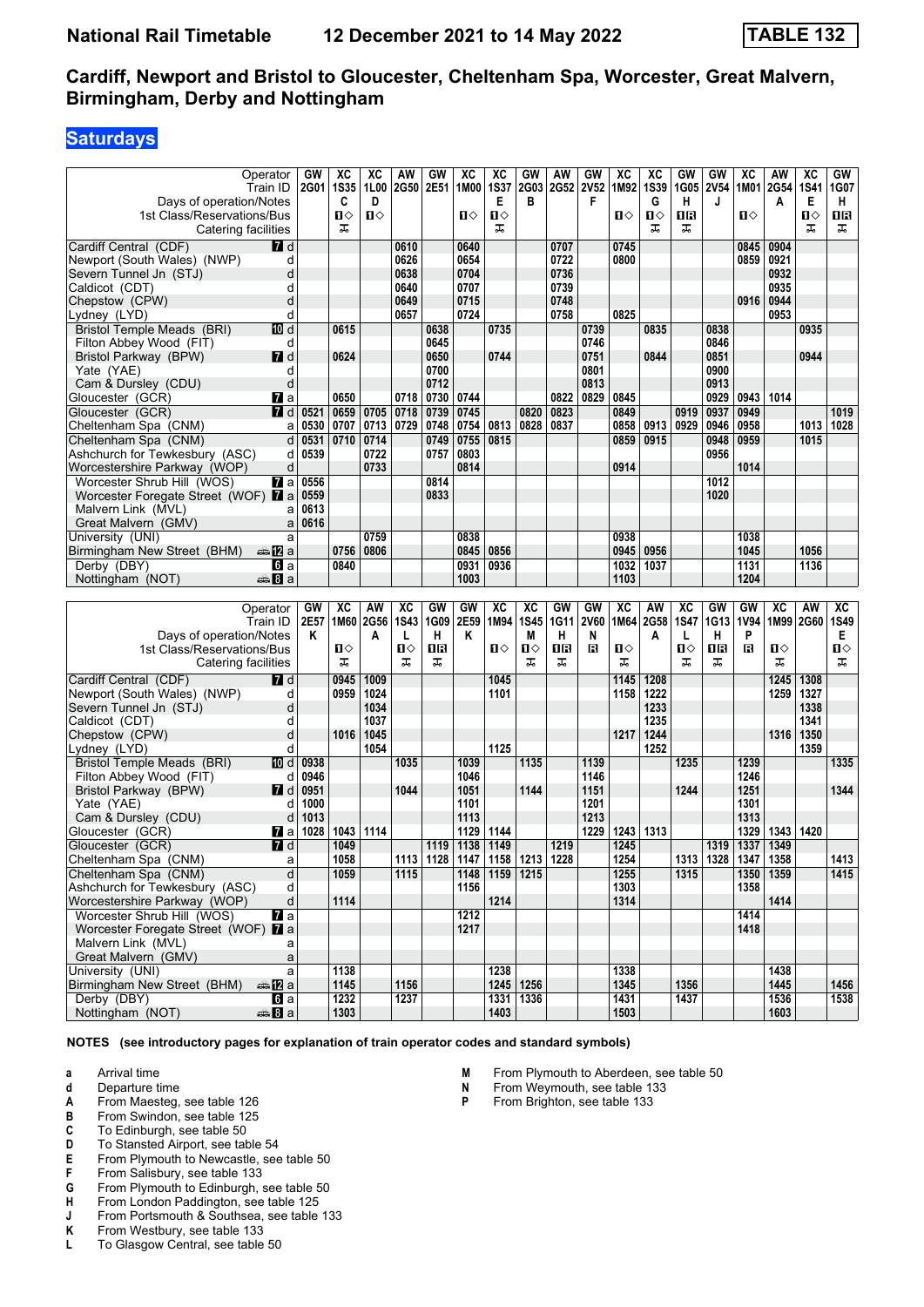# **Saturdays**

|                                     |                     | <b>GW</b>             | <b>GW</b>   | $\overline{\mathbf{X}}$ |              | GW   | GW   |      |                                                | $\overline{\text{xc}}$ | GW          | <b>GW</b>   | $\overline{\text{xc}}$ | <b>AW</b> |             | GW                | <b>GW</b>           | $\overline{AC}$ |      |
|-------------------------------------|---------------------|-----------------------|-------------|-------------------------|--------------|------|------|------|------------------------------------------------|------------------------|-------------|-------------|------------------------|-----------|-------------|-------------------|---------------------|-----------------|------|
|                                     | Operator            |                       |             |                         | ХC           |      |      | XC   | AW                                             |                        |             |             |                        |           | XC          |                   |                     |                 | AW   |
|                                     | Train ID            | 2G15                  | <b>2V64</b> | 1M68 1S51               |              | 1G17 | 2E67 |      | 1M98 2G62                                      | <b>1S53</b>            | 1G19        | <b>2V68</b> | 1M73                   | 2G64      | <b>1S55</b> | 2G21              | 2E71                | 1M75 2G66       |      |
| Days of operation/Notes             |                     | в                     | N           |                         | G            | н    | Κ    |      |                                                | C                      | н           | N           |                        | A         | G           | в                 | Κ                   |                 | A    |
| 1st Class/Reservations/Bus          |                     |                       | в           | п⇔                      | п⇔           | 1 R  |      | п⇔   |                                                | п⇔                     | ΠR          | в           | п⇔                     |           | п⇔          |                   |                     | ்ப              |      |
|                                     | Catering facilities |                       |             | ᠼ                       | ᠼ            | ᠼ    |      | ᠼ    |                                                | ᠼ                      | ᠼ           |             | ᠼ                      |           | ᠼ           |                   |                     | ᠼ               |      |
|                                     |                     |                       |             |                         |              |      |      |      |                                                |                        |             |             |                        |           |             |                   |                     |                 |      |
| Cardiff Central (CDF)               | <b>7</b> d          |                       |             | 1345                    |              |      |      | 1445 | 1507                                           |                        |             |             | 1545                   | 1607      |             |                   |                     | 1645            | 1707 |
| Newport (South Wales) (NWP)         | d                   |                       |             | 1359                    |              |      |      | 1459 | 1522                                           |                        |             |             | 1559                   | 1622      |             |                   |                     | 1659            | 1722 |
| Severn Tunnel Jn (STJ)              | d                   |                       |             |                         |              |      |      |      | 1533                                           |                        |             |             |                        | 1632      |             |                   |                     |                 | 1732 |
|                                     |                     |                       |             |                         |              |      |      |      |                                                |                        |             |             |                        |           |             |                   |                     |                 |      |
| Caldicot (CDT)                      | d                   |                       |             |                         |              |      |      |      | 1535                                           |                        |             |             |                        | 1635      |             |                   |                     |                 | 1735 |
| Chepstow (CPW)                      | d                   |                       |             |                         |              |      |      | 1518 | 1544                                           |                        |             |             | 1616                   | 1643      |             |                   |                     |                 | 1743 |
| Lydney (LYD)                        | d                   |                       |             | 1423                    |              |      |      |      | 1552                                           |                        |             |             |                        | 1652      |             |                   |                     | 1724            | 1752 |
| Bristol Temple Meads (BRI)          | 10 d                |                       | 1339        |                         | 1435         |      | 1439 |      |                                                | 1535                   |             | 1539        |                        |           | 1635        |                   | 1639                |                 |      |
|                                     |                     |                       |             |                         |              |      |      |      |                                                |                        |             |             |                        |           |             |                   |                     |                 |      |
| Filton Abbey Wood (FIT)             | d                   |                       | 1346        |                         |              |      | 1446 |      |                                                |                        |             | 1546        |                        |           |             |                   | 1646                |                 |      |
| Bristol Parkway (BPW)               | <b>7</b> d          |                       | 1351        |                         | 1444         |      | 1451 |      |                                                | 1544                   |             | 1551        |                        |           | 1644        |                   | 1650                |                 |      |
| Yate (YAE)                          | d                   |                       | 1401        |                         |              |      | 1501 |      |                                                |                        |             | 1601        |                        |           |             |                   | 1659                |                 |      |
| Cam & Dursley (CDU)                 | d                   |                       | 1413        |                         |              |      | 1513 |      |                                                |                        |             | 1613        |                        |           |             |                   | 1712                |                 |      |
|                                     |                     |                       | 1429        | 1443                    |              |      | 1529 | 1544 | 1613                                           |                        |             | 1629        | 1643                   | 1713      |             |                   | 1728                | 1743            | 1812 |
| Gloucester (GCR)                    | <b>7</b> ⊿a         |                       |             |                         |              |      |      |      |                                                |                        |             |             |                        |           |             |                   |                     |                 |      |
| Gloucester (GCR)                    | <b>7</b> d          | 1419                  |             | 1449                    |              | 1519 | 1538 | 1549 |                                                |                        | 1619        |             | 1645                   |           |             | 1719              | 1738                | 1749            |      |
| Cheltenham Spa (CNM)                | a                   | 1428                  |             | 1458                    | 1514         | 1528 | 1547 | 1558 |                                                | 1613                   | 1628        |             | 1654                   |           |             | 1713 1728         | 1747                | 1758            |      |
| Cheltenham Spa (CNM)                | d                   |                       |             | 1459                    | 1515         |      | 1548 | 1559 |                                                | 1615                   |             |             | 1655                   |           | 1715        |                   | 1748                | 1759            |      |
|                                     |                     |                       |             |                         |              |      |      |      |                                                |                        |             |             |                        |           |             |                   |                     |                 |      |
| Ashchurch for Tewkesbury (ASC)      | d                   |                       |             |                         |              |      | 1556 |      |                                                |                        |             |             | 1703                   |           |             |                   | 1756                |                 |      |
| Worcestershire Parkway (WOP)        | d                   |                       |             | 1514                    |              |      |      | 1614 |                                                |                        |             |             | 1714                   |           |             |                   |                     | 1814            |      |
| Worcester Shrub Hill (WOS)          | <b>7</b> a          |                       |             |                         |              |      | 1612 |      |                                                |                        |             |             |                        |           |             |                   | 1812                |                 |      |
| Worcester Foregate Street (WOF) 7 a |                     |                       |             |                         |              |      | 1616 |      |                                                |                        |             |             |                        |           |             |                   | 1818                |                 |      |
|                                     |                     |                       |             |                         |              |      |      |      |                                                |                        |             |             |                        |           |             |                   |                     |                 |      |
| Malvern Link (MVL)                  | a                   |                       |             |                         |              |      |      |      |                                                |                        |             |             |                        |           |             |                   |                     |                 |      |
| Great Malvern (GMV)                 | a                   |                       |             |                         |              |      |      |      |                                                |                        |             |             |                        |           |             |                   |                     |                 |      |
| University (UNI)                    | a                   |                       |             | 1538                    |              |      |      | 1638 |                                                |                        |             |             | 1738                   |           |             |                   |                     | 1838            |      |
| Birmingham New Street (BHM)         | an≞12la             |                       |             | 1545                    | 1556         |      |      | 1645 |                                                | 1656                   |             |             | 1745                   |           | 1756        |                   |                     | 1845            |      |
| Derby (DBY)                         | <b>6</b> а          |                       |             | 1631                    | 1639         |      |      | 1731 |                                                | 1736                   |             |             | 1836                   |           | 1837        |                   |                     | 1931            |      |
|                                     |                     |                       |             |                         |              |      |      |      |                                                |                        |             |             |                        |           |             |                   |                     |                 |      |
| Nottingham (NOT)                    | <b>▲Ba</b>          |                       |             | 1703                    |              |      |      | 1803 |                                                |                        |             |             | 1903                   |           |             |                   |                     | 2003            |      |
|                                     |                     |                       |             |                         |              |      |      |      |                                                |                        |             |             |                        |           |             |                   |                     |                 |      |
|                                     |                     |                       |             |                         |              |      |      |      |                                                |                        |             |             |                        |           |             |                   |                     |                 |      |
|                                     |                     |                       |             |                         |              |      |      |      |                                                |                        |             |             |                        |           |             |                   |                     |                 |      |
|                                     | Operator            | xс                    | GW          | GW                      | XC           | AW   | XC   | GW   | GW                                             | XC                     | XC          | GW          | GW                     | GW        | XC          | XC                | GW                  | XC              | GW   |
|                                     | Train ID            | 1E63                  | <b>1G23</b> | 2V72                    | 1M95         | 2G68 | 1E67 | 1G25 | 2E75                                           | 1M84                   | 1E73        | 1G27        | 2E77                   | 2E78      | 1M83        | 1M85              | 1G29                | 1M87            | 2E80 |
| Days of operation/Notes             |                     | Q                     | н           | N                       |              | A    | R    | н    | S                                              |                        | T           | н           | K                      | U         | v           |                   | H.                  |                 |      |
| 1st Class/Reservations/Bus          |                     | ்ப                    | ΠR          | в                       | п⇔           |      | Ω⇔   | 1R   |                                                | Ⅱ♦                     | П⇔          | 1R          |                        |           | Ω⇔          | $\mathbf{u}$      | 16                  | Ⅱ◇              |      |
|                                     |                     | ᠼ                     | ᠼ           |                         | ᠼ            |      | ᠼ    | ᠼ    |                                                |                        | ᠼ           | ᠼ           |                        |           | ᠼ           |                   | ᠼ                   |                 |      |
|                                     | Catering facilities |                       |             |                         |              |      |      |      |                                                |                        |             |             |                        |           |             |                   |                     |                 |      |
| Cardiff Central (CDF)               | <b>7</b> d          |                       |             |                         | 1745         | 1809 |      |      |                                                | 1845                   |             |             |                        |           |             | 2000              |                     | 2048            |      |
| Newport (South Wales) (NWP)         | d                   |                       |             |                         | 1759         | 1824 |      |      |                                                | 1859                   |             |             |                        |           |             | 2014              |                     | 2102            |      |
|                                     | d                   |                       |             |                         |              |      |      |      |                                                |                        |             |             |                        |           |             |                   |                     |                 |      |
| Severn Tunnel Jn (STJ)              |                     |                       |             |                         |              | 1835 |      |      |                                                |                        |             |             |                        |           |             | 2025              |                     |                 |      |
| Caldicot (CDT)                      | d                   |                       |             |                         |              | 1838 |      |      |                                                |                        |             |             |                        |           |             | 2027              |                     |                 |      |
| Chepstow (CPW)                      | d                   |                       |             |                         | 1817         | 1846 |      |      |                                                | 1916                   |             |             |                        |           |             | 2036              |                     |                 |      |
| Lydney (LYD)                        | d                   |                       |             |                         |              | 1855 |      |      |                                                |                        |             |             |                        |           |             | 2044              |                     |                 |      |
| Bristol Temple Meads (BRI)          | 10 d                | 1735                  |             | 1739                    |              |      | 1835 |      | 1839                                           |                        | 1931        |             | 1939                   | 2009      | 2031        |                   |                     |                 | 2109 |
|                                     | d                   |                       |             | 1746                    |              |      |      |      | 1846                                           |                        |             |             | 1946                   | 2016      |             |                   |                     |                 | 2116 |
| Filton Abbey Wood (FIT)             |                     |                       |             |                         |              |      |      |      |                                                |                        |             |             |                        |           |             |                   |                     |                 |      |
| Bristol Parkway (BPW)               | <b>7</b> d          | 1744                  |             | 1751                    |              |      | 1844 |      | 1850                                           |                        | 1940        |             | 1951                   | 2020      | 2040        |                   |                     |                 | 2120 |
| Yate (YAE)                          | d                   |                       |             | 1801                    |              |      |      |      | 1859                                           |                        |             |             | 2001                   | 2029      |             |                   |                     |                 | 2129 |
| Cam & Dursley (CDU)                 | d                   |                       |             | 1813                    |              |      |      |      | 1912                                           |                        |             |             | 2013                   | 2042      |             |                   |                     |                 | 2142 |
| Gloucester (GCR)                    | Mala                |                       |             | 1829                    | 1844         | 1915 |      |      | 1928                                           | 1943                   |             |             | 2030                   | 2057      |             | 2105              |                     | 2144            | 2158 |
|                                     |                     |                       |             |                         |              |      |      |      |                                                |                        |             |             |                        |           |             |                   |                     |                 |      |
| Gloucester (GCR)                    | 7 d                 |                       | 1820        |                         | 1845         |      |      | 1920 | 1938                                           | 1949                   |             | 2022        | 2036                   |           |             | $2107$   2121     |                     | 2149            |      |
| Cheltenham Spa (CNM)                | al                  |                       | 1814 1829   |                         | 1854         |      |      |      | 1914   1930   1947   1958   2010   2032   2046 |                        |             |             |                        |           |             |                   | 2109 2116 2129 2158 |                 |      |
| Cheltenham Spa (CNM)                |                     | $d$ 1815              |             |                         | 1855         |      | 1915 |      |                                                | 1948   1959   2011     |             |             |                        |           |             | $2111$ 2118       |                     | 2159            |      |
| Ashchurch for Tewkesbury (ASC)      | d                   |                       |             |                         | 1903         |      |      |      | 1956                                           |                        |             |             |                        |           |             | 2125              |                     |                 |      |
|                                     | d                   |                       |             |                         | 1914         |      |      |      |                                                | 2014                   |             |             |                        |           |             |                   |                     | 2214            |      |
| Worcestershire Parkway (WOP)        |                     |                       |             |                         |              |      |      |      |                                                |                        |             |             |                        |           |             |                   |                     |                 |      |
| Worcester Shrub Hill (WOS)          | <b>7</b> a          |                       |             |                         |              |      |      |      | 2012                                           |                        |             |             |                        |           |             |                   |                     |                 |      |
| Worcester Foregate Street (WOF) 7 a |                     |                       |             |                         |              |      |      |      | 2020                                           |                        |             |             |                        |           |             |                   |                     |                 |      |
| Malvern Link (MVL)                  | a                   |                       |             |                         |              |      |      |      | 2029                                           |                        |             |             |                        |           |             |                   |                     |                 |      |
|                                     | a                   |                       |             |                         |              |      |      |      | 2032                                           |                        |             |             |                        |           |             |                   |                     |                 |      |
| Great Malvern (GMV)                 |                     |                       |             |                         |              |      |      |      |                                                |                        |             |             |                        |           |             |                   |                     |                 |      |
| University (UNI)                    | a                   |                       |             |                         | 1938         |      |      |      |                                                | 2038                   |             |             |                        |           |             | 2159              |                     | 2238            |      |
| Birmingham New Street (BHM)         | <b>46 72 a 1856</b> |                       |             |                         | 1945         |      | 1956 |      |                                                |                        | 2045 2052   |             |                        |           |             | 2151 2207         |                     | 2245            |      |
| Derby (DBY)<br>Nottingham (NOT)     | da <mark>8</mark> a | $\overline{6}$ a 1937 |             |                         | 2031<br>2103 |      | 2039 |      |                                                | 2215                   | 2131   2141 |             |                        |           |             | 2242 2255<br>2327 |                     | 2331            |      |

**NOTES (see introductory pages for explanation of train operator codes and standard symbols)**

**a** Arrival time

- **d** Departure time
- **A** From Maesteg, see table 126<br>**B** From Swindon, see table 125
- **B** From Swindon, see table 125<br>**C** To Edinburgh, see table 50
- **C** To Edinburgh, see table 50<br>**G** From Plymouth to Edinburg
- **4** From Plymouth to Edinburgh, see table 50<br>**H** From London Paddington, see table 125
- **+** From London Paddington, see table 125<br>**K** From Westbury, see table 133
- **K** From Westbury, see table 133<br>**N** From Weymouth, see table 133
- **N** From Weymouth, see table 133<br>**Q** From Plymouth to York, see tab
- **4** From Plymouth to York, see table 50<br>**R** From Plymouth to Leeds, see table 5
- 
- **R** From Plymouth to Leeds, see table 50<br>**S** From Warminster, see table 133 **6** From Warminster, see table 133<br>**T** To Leeds, see table 50
- To Leeds, see table 50
- **8** From Taunton, see table 134
	- From Plymouth, see table 135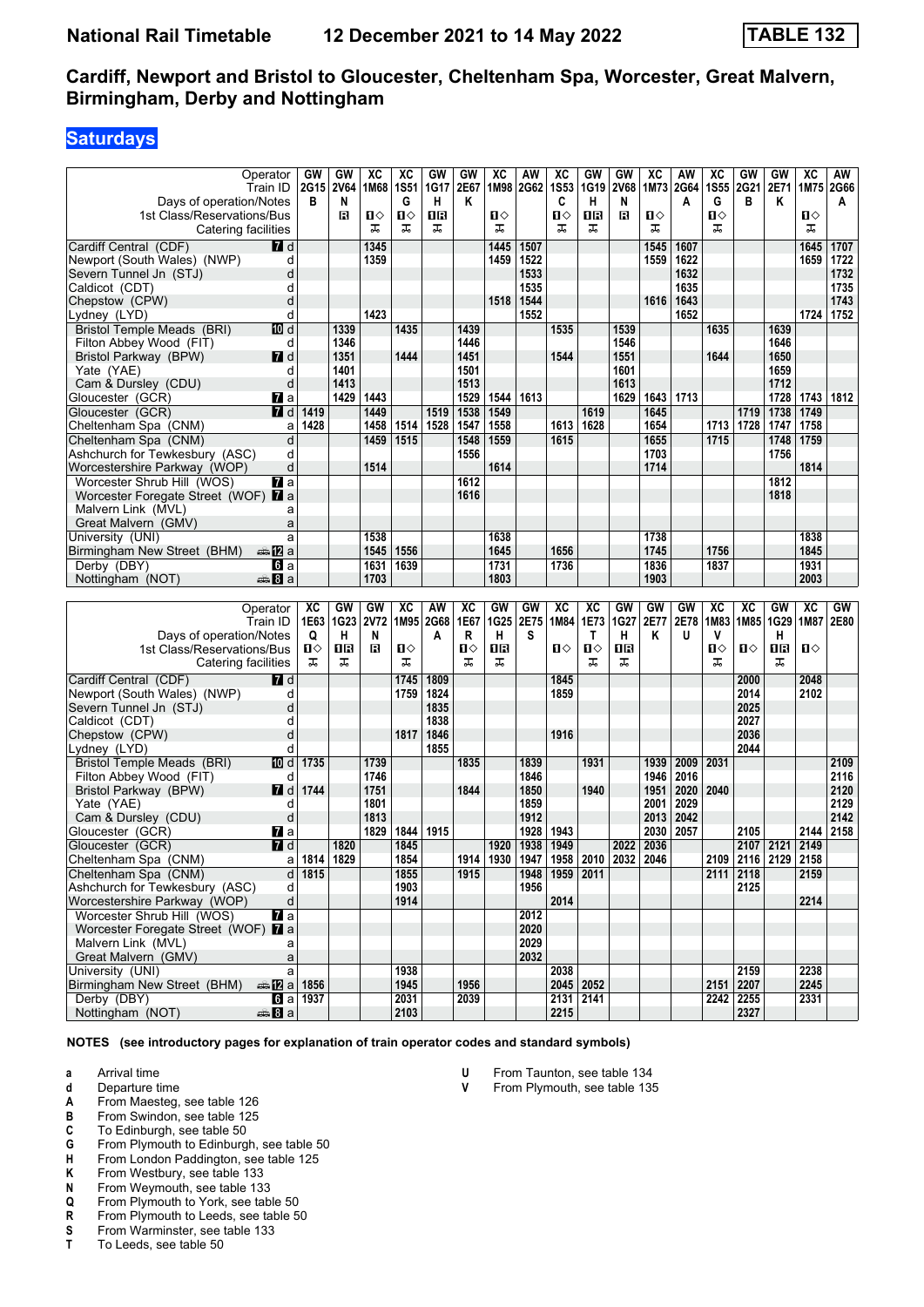# **Saturdays**

|                                     | Operator               | AW   | GW   | GW   | AW   |
|-------------------------------------|------------------------|------|------|------|------|
|                                     | Train ID               | 2G72 | 2G31 | 2E82 | 2G74 |
| Days of operation/Notes             |                        | A    | в    |      | A    |
| Cardiff Central (CDF)               | <b>7</b> d             | 2110 |      |      | 2314 |
| Newport (South Wales) (NWP)         | d                      | 2125 |      |      | 2332 |
| Severn Tunnel Jn (STJ)              | d                      | 2136 |      |      | 2352 |
| Caldicot (CDT)                      | d.                     | 2138 |      |      | 2354 |
| Chepstow (CPW)                      | <sub>d</sub>           | 2147 |      |      | 0003 |
| Lydney (LYD)                        | d                      | 2155 |      |      | 0012 |
| Bristol Temple Meads (BRI)          | 而 d                    |      |      | 2208 |      |
| Filton Abbey Wood (FIT)             | d                      |      |      | 2215 |      |
| Bristol Parkway (BPW)               | <b>7</b> d             |      |      | 2220 |      |
| Yate (YAE)                          | d                      |      |      | 2229 |      |
| Cam & Dursley (CDU)                 | d                      |      |      | 2241 |      |
| Gloucester (GCR)                    | 7a                     | 2216 |      | 2256 | 0034 |
| Gloucester (GCR)                    | <b>7</b> d             |      | 2221 |      |      |
| Cheltenham Spa (CNM)                | a                      |      | 2229 |      |      |
| Cheltenham Spa (CNM)                | d                      |      |      |      |      |
| Ashchurch for Tewkesbury (ASC)      | d                      |      |      |      |      |
| Worcestershire Parkway (WOP)        | d                      |      |      |      |      |
| Worcester Shrub Hill (WOS)          | 77 а                   |      |      |      |      |
| Worcester Foregate Street (WOF) 7 a |                        |      |      |      |      |
| Malvern Link (MVL)                  | a                      |      |      |      |      |
| Great Malvern (GMV)                 | a                      |      |      |      |      |
| University (UNI)                    | a                      |      |      |      |      |
| Birmingham New Street (BHM)         | dan <mark>m</mark> ∆ a |      |      |      |      |
| Derby (DBY)                         | Пfа                    |      |      |      |      |
| Nottingham (NOT)                    | a ا∰ت                  |      |      |      |      |

**NOTES (see introductory pages for explanation of train operator codes and standard symbols)**

**a** Arrival time

- 
- **d** Departure time<br> **A** From Maesteg,<br> **B** From Swindon, **A** From Maesteg, see table 126
- **B** From Swindon, see table 125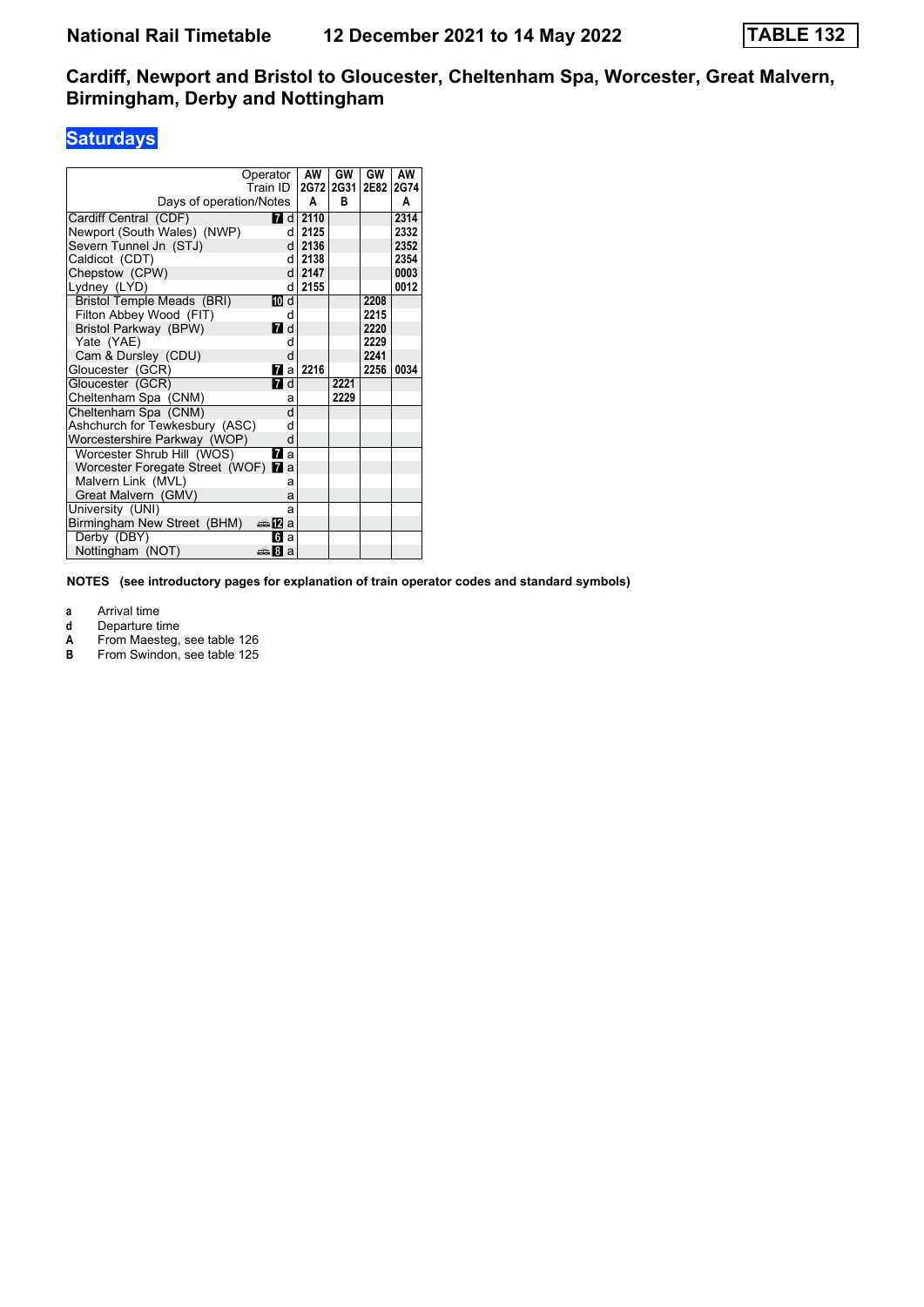#### **Sundays**

|                                            | Operator                   | AW                                                                                                                              | хc          | GW                 | GW          | XC          | GW          | AW   | $\overline{\mathbf{X}}$ | хc   | GW   | GW                 | $\overline{\text{xc}}$ | хc          | GW   | хc   | AW          | $\overline{\text{xc}}$ | XC           |
|--------------------------------------------|----------------------------|---------------------------------------------------------------------------------------------------------------------------------|-------------|--------------------|-------------|-------------|-------------|------|-------------------------|------|------|--------------------|------------------------|-------------|------|------|-------------|------------------------|--------------|
|                                            | Train ID                   | 2G48                                                                                                                            | <b>1S41</b> | 2G01               | 2E34        | <b>1S43</b> | <b>2G02</b> | 2G50 | 1M94                    | 1S45 | 2G03 | 2E38               | 1M64                   | <b>1S47</b> | 2G04 | 1M45 | 2G52 1M99   |                        | 1S49         |
| Days of operation/Notes                    |                            |                                                                                                                                 | A           | в                  |             | C           | в           |      |                         | D    | в    |                    |                        | Е           | в    | F    |             |                        | G            |
| 1st Class/Reservations/Bus                 |                            |                                                                                                                                 | 0           | O                  | п           | П⇔          | п           |      | ப⇔                      | п    |      |                    | ்ப                     | Ⅱ◇          | п    | Ⅱ♦   |             | ்ப                     | $\mathbf{u}$ |
| Catering facilities                        |                            |                                                                                                                                 | ᠼ           |                    |             | ᠼ           |             |      |                         | ᠼ    |      |                    |                        | ᠼ           |      | ᠼ    |             | ᠼ                      |              |
|                                            |                            |                                                                                                                                 |             |                    |             |             |             |      |                         |      |      |                    |                        |             |      |      |             |                        |              |
| Cardiff Central (CDF)                      | 7 d                        | 0823                                                                                                                            |             |                    |             |             |             | 1030 | 1045                    |      |      |                    | 1145                   |             |      |      | 1229        | 1245                   |              |
| Newport (South Wales) (NWP)                | d                          | 0841                                                                                                                            |             |                    |             |             |             | 1044 | 1059                    |      |      |                    | 1159                   |             |      |      | 1243        | 1258                   |              |
| Severn Tunnel Jn (STJ)                     | d                          | 0903                                                                                                                            |             |                    |             |             |             | 1056 |                         |      |      |                    |                        |             |      |      | 1254        |                        |              |
| Caldicot (CDT)                             | d                          | 0905                                                                                                                            |             |                    |             |             |             | 1059 |                         |      |      |                    |                        |             |      |      | 1256        |                        |              |
| Chepstow (CPW)                             | d                          | 0914                                                                                                                            |             |                    |             |             |             | 1107 |                         |      |      |                    |                        |             |      |      | 1305        |                        |              |
| Lydney (LYD)                               | d                          | 0922                                                                                                                            |             |                    |             |             |             | 1116 |                         |      |      |                    |                        |             |      |      | 1313        |                        |              |
|                                            |                            |                                                                                                                                 |             |                    |             | 1031        |             |      |                         | 1131 |      | 1138               |                        | 1231        |      |      |             |                        |              |
| Bristol Temple Meads (BRI)                 | 10 d                       |                                                                                                                                 | 0915        |                    | 0938        |             |             |      |                         |      |      |                    |                        |             |      | 1300 |             |                        | 1331         |
| Filton Abbey Wood (FIT)                    | d                          |                                                                                                                                 |             |                    | 0946        |             |             |      |                         |      |      | 1145               |                        |             |      |      |             |                        |              |
| Bristol Parkway (BPW)                      | <b>7</b> d                 |                                                                                                                                 | 0924        |                    | 0950        | 1040        |             |      |                         | 1140 |      | 1148               |                        | 1240        |      | 1309 |             |                        | 1340         |
| Yate (YAE)                                 | d                          |                                                                                                                                 |             |                    | 0959        |             |             |      |                         |      |      | 1157               |                        |             |      |      |             |                        |              |
| Cam & Dursley (CDU)                        | d                          |                                                                                                                                 |             |                    | 1011        |             |             |      |                         |      |      | 1211               |                        |             |      |      |             |                        |              |
| Gloucester (GCR)                           | <b>7</b> a                 | 0943                                                                                                                            | 0950        |                    | 1026        |             |             | 1137 | 1142                    |      |      | 1228               | 1241                   |             |      |      | 1334        | 1341                   |              |
| Gloucester (GCR)                           | <b>7</b> d                 | 0944                                                                                                                            | 1002        | 1027               | 1038        |             | 1126        | 1138 | 1149                    |      | 1223 | 1237               | 1249                   |             | 1323 |      | 1335        | 1349                   |              |
|                                            |                            | 0956                                                                                                                            | 1010        | 1035               | 1047        | 1109        | 1134        | 1148 | 1158                    | 1209 | 1231 | 1246               | 1258                   | 1309        | 1332 | 1339 | 1345        | 1358                   | 1409         |
| Cheltenham Spa (CNM)                       | a                          |                                                                                                                                 |             |                    |             |             |             |      |                         |      |      |                    |                        |             |      |      |             |                        |              |
| Cheltenham Spa (CNM)                       | d                          |                                                                                                                                 | 1011        |                    | 1048        | 1111        |             |      | 1159                    | 1211 |      | 1247               | 1259                   | 1311        |      | 1341 |             | 1359                   | 1411         |
| Ashchurch for Tewkesbury (ASC)             | d                          |                                                                                                                                 |             |                    | 1056        |             |             |      |                         |      |      | 1255               |                        |             |      |      |             |                        |              |
| Worcestershire Parkway (WOP)               | d                          |                                                                                                                                 |             |                    |             |             |             |      | 1214                    |      |      |                    | 1314                   |             |      |      |             | 1414                   |              |
| Worcester Shrub Hill (WOS)                 | <b>77</b> а                |                                                                                                                                 |             |                    | 1114        |             |             |      |                         |      |      | 1311               |                        |             |      |      |             |                        |              |
| Worcester Foregate Street (WOF) 7 a        |                            |                                                                                                                                 |             |                    |             |             |             |      |                         |      |      | 1321               |                        |             |      |      |             |                        |              |
| Malvern Link (MVL)                         | a                          |                                                                                                                                 |             |                    |             |             |             |      |                         |      |      |                    |                        |             |      |      |             |                        |              |
|                                            |                            |                                                                                                                                 |             |                    |             |             |             |      |                         |      |      |                    |                        |             |      |      |             |                        |              |
| Great Malvern (GMV)                        | a                          |                                                                                                                                 |             |                    |             |             |             |      |                         |      |      |                    |                        |             |      |      |             |                        |              |
| University (UNI)                           | a                          |                                                                                                                                 |             |                    |             |             |             |      | 1238                    |      |      |                    | 1338                   |             |      |      |             | 1438                   |              |
| Birmingham New Street (BHM)                | dan <b>12</b> a            |                                                                                                                                 | 1049        |                    |             | 1149        |             |      | 1245                    | 1249 |      |                    | 1345                   | 1349        |      | 1419 |             | 1445                   | 1449         |
| Derby (DBY)                                | <b>б</b> іа                |                                                                                                                                 | 1136        |                    |             | 1237        |             |      | 1329                    | 1336 |      |                    | 1429                   | 1437        |      |      |             | 1531                   | 1536         |
| Nottingham (NOT)                           | anna <mark>8</mark> la     |                                                                                                                                 |             |                    |             |             |             |      | 1353                    |      |      |                    | 1453                   |             |      |      |             | 1555                   |              |
|                                            |                            |                                                                                                                                 |             |                    |             |             |             |      |                         |      |      |                    |                        |             |      |      |             |                        |              |
|                                            |                            |                                                                                                                                 |             |                    |             |             |             |      |                         |      |      |                    |                        |             |      |      |             |                        |              |
|                                            |                            |                                                                                                                                 |             |                    |             |             |             |      |                         |      |      |                    |                        |             |      |      |             |                        |              |
|                                            | Operator                   | GW                                                                                                                              | GW          | XC                 | XC          | GW          | AW          | XC   | $\overline{\text{xc}}$  | GW   | GW   | XC                 | $\overline{\text{xc}}$ | GW          | AW   | XC   | XC          | GW                     | GW           |
|                                            | Train ID                   | 2G05                                                                                                                            | 2E42        | 1M67               | <b>1S51</b> | 2G07        | 2G54        | 1M98 | <b>1S53</b>             | 2G09 | 2E46 | 1M73               | <b>1S55</b>            | 2G10        | 2G56 | 1M75 | 1E63        | 2G11                   | 2E50         |
| Days of operation/Notes                    |                            | в                                                                                                                               |             |                    | н           | в           |             |      | A                       | в    |      |                    | н                      | в           |      |      | J           | в                      |              |
| 1st Class/Reservations/Bus                 |                            | п                                                                                                                               |             | п⇔                 | ப⇔          |             |             | Ⅱ◇   | п                       | O    |      | п⇔                 | П⇔                     |             |      | п⇔   | П⇔          |                        |              |
| Catering facilities                        |                            |                                                                                                                                 |             | ᠼ                  | ᠼ           |             |             | ᠼ    | ᠼ                       |      |      | ᠼ                  | ᠼ                      |             |      | ᠼ    | ᅚ           |                        |              |
|                                            |                            |                                                                                                                                 |             |                    |             |             |             |      |                         |      |      |                    |                        |             |      |      |             |                        |              |
| Cardiff Central (CDF)                      | <b>7</b> d                 |                                                                                                                                 |             | 1345               |             |             | 1429        | 1445 |                         |      |      | 1545               |                        |             | 1625 | 1645 |             |                        |              |
| Newport (South Wales) (NWP)                | d                          |                                                                                                                                 |             | 1401               |             |             | 1443        | 1459 |                         |      |      | 1559               |                        |             | 1643 | 1659 |             |                        |              |
| Severn Tunnel Jn (STJ)                     | d                          |                                                                                                                                 |             |                    |             |             | 1454        |      |                         |      |      |                    |                        |             | 1655 |      |             |                        |              |
| Caldicot (CDT)                             | d                          |                                                                                                                                 |             |                    |             |             | 1457        |      |                         |      |      |                    |                        |             | 1657 |      |             |                        |              |
| Chepstow (CPW)                             | d                          |                                                                                                                                 |             |                    |             |             | 1505        |      |                         |      |      |                    |                        |             | 1706 |      |             |                        |              |
| Lydney (LYD)                               | d                          |                                                                                                                                 |             |                    |             |             | 1514        |      |                         |      |      |                    |                        |             | 1714 |      |             |                        |              |
|                                            | [10] d                     |                                                                                                                                 | 1338        |                    | 1431        |             |             |      | 1531                    |      | 1538 |                    | 1631                   |             |      |      | 1731        |                        | 1738         |
| <b>Bristol Temple Meads (BRI)</b>          |                            |                                                                                                                                 |             |                    |             |             |             |      |                         |      |      |                    |                        |             |      |      |             |                        |              |
| Filton Abbey Wood (FIT)                    | d                          |                                                                                                                                 | 1346        |                    |             |             |             |      |                         |      | 1545 |                    |                        |             |      |      |             |                        | 1745         |
| Bristol Parkway (BPW)                      | 7d                         |                                                                                                                                 | 1351        |                    | 1440        |             |             |      | 1540                    |      | 1551 |                    | 1640                   |             |      |      | 1740        |                        | 1749         |
| Yate (YAE)                                 | d                          |                                                                                                                                 | 1400        |                    |             |             |             |      |                         |      | 1559 |                    |                        |             |      |      |             |                        | 1758         |
| Cam & Dursley (CDU)                        | d                          |                                                                                                                                 | 1412        |                    |             |             |             |      |                         |      | 1611 |                    |                        |             |      |      |             |                        | 1811         |
| Gloucester (GCR)                           | Maa                        |                                                                                                                                 | 1430        | 1445               |             |             | 1534        | 1541 |                         |      | 1630 | 1641               |                        |             | 1735 | 1741 |             |                        | 1826         |
| Gloucester (GCR)                           | $I$ d                      | 1425                                                                                                                            | 1438        | 1449               |             | 1525        | 1535        | 1549 |                         | 1623 | 1637 | 1649               |                        | 1723        | 1736 | 1749 |             | 1822                   | 1839         |
|                                            |                            |                                                                                                                                 |             |                    |             |             |             |      |                         |      |      |                    |                        |             |      |      |             |                        |              |
| Cheltenham Spa (CNM)                       |                            | a   1435   1447   1458   1510   1533   1545   1558   1609   1632   1647   1658   1710   1732   1746   1758   1810   1830   1847 |             |                    |             |             |             |      |                         |      |      |                    |                        |             |      |      |             |                        |              |
| Cheltenham Spa (CNM)                       | d                          |                                                                                                                                 |             | 1447   1459   1511 |             |             |             |      | 1559   1611             |      |      | 1647   1659   1711 |                        |             |      |      | 1759   1811 |                        | 1848         |
| Ashchurch for Tewkesbury (ASC)             | d                          |                                                                                                                                 | 1456        |                    |             |             |             |      |                         |      | 1656 |                    |                        |             |      |      |             |                        | 1857         |
| Worcestershire Parkway (WOP)               | d                          |                                                                                                                                 |             | 1514               |             |             |             | 1614 |                         |      |      | 1714               |                        |             |      | 1814 |             |                        |              |
| Worcester Shrub Hill (WOS)                 | $\mathbf{z}$ a             |                                                                                                                                 | 1512        |                    |             |             |             |      |                         |      | 1712 |                    |                        |             |      |      |             |                        | 1913         |
| Worcester Foregate Street (WOF) <b>7</b> a |                            |                                                                                                                                 | 1519        |                    |             |             |             |      |                         |      | 1722 |                    |                        |             |      |      |             |                        | 1922         |
| Malvern Link (MVL)                         | a                          |                                                                                                                                 |             |                    |             |             |             |      |                         |      |      |                    |                        |             |      |      |             |                        |              |
| Great Malvern (GMV)                        | a                          |                                                                                                                                 |             |                    |             |             |             |      |                         |      |      |                    |                        |             |      |      |             |                        |              |
|                                            | a                          |                                                                                                                                 |             |                    |             |             |             |      |                         |      |      |                    |                        |             |      |      |             |                        |              |
| University (UNI)                           |                            |                                                                                                                                 |             | 1538               |             |             |             | 1638 |                         |      |      | 1738               |                        |             |      | 1838 |             |                        |              |
| Birmingham New Street (BHM)                | ana <mark>n</mark> 2 a     |                                                                                                                                 |             |                    | 1545   1550 |             |             |      | 1645   1649             |      |      |                    | 1745   1750            |             |      |      | 1845   1850 |                        |              |
| Derby (DBY)<br>Nottingham (NOT)            | <b>G</b> a<br>$\oplus$ 8 a |                                                                                                                                 |             | 1653               | 1629 1639   |             |             | 1754 | 1729 1736               |      |      | 1854               | 1829 1839              |             |      | 1957 | 1931 1937   |                        |              |

**NOTES (see introductory pages for explanation of train operator codes and standard symbols)**

- **d** Departure time
- **A** To Edinburgh, see table 50<br>**B** From Swindon, see table 12
- **B** From Swindon, see table 125<br>**C** To Glasgow Central, see table
- **C** To Glasgow Central, see table 50<br>**D** From Plymouth to Aberdeen, see
- **D** From Plymouth to Aberdeen, see table 50<br>**E** From Plymouth to Glasgow Central, see ta
- **E** From Plymouth to Glasgow Central, see table 50<br> **6** From Paignton, see table 135<br> **G** From Penzance to Newcastle, see table 50
- From Paignton, see table 135
- **4** From Penzance to Newcastle, see table 50<br>**H** From Plymouth to Edinburgh, see table 50
- **+** From Plymouth to Edinburgh, see table 50<br>**J** To York, see table 50
- To York, see table 50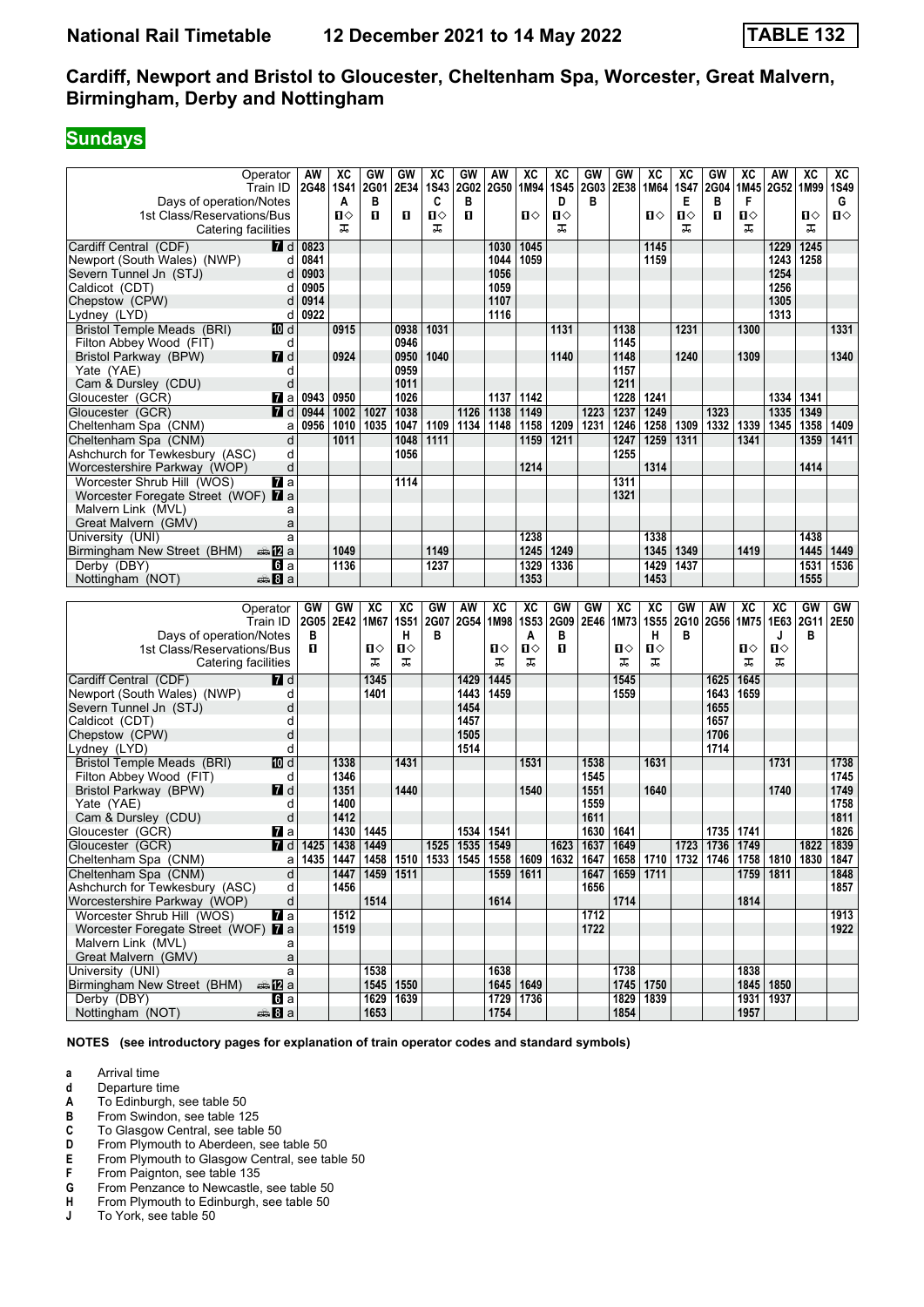# **Sundays**

| Operator<br>Train ID                         | XC           | XC<br>1M95 1E67 | GW   | AW<br>1G68 2G58 1M83 | XC           | XC   | GW<br>1E73 2G13 2E54 | GW   | ХC<br>1M85   | AW<br>2G60 | ХC<br>1E75   | GW<br>2G14 | XC           | GW<br>1M87 2G15 | GW<br>2E58 | XC<br>1M80 | GW<br>2E60 | AW<br>2G62 |
|----------------------------------------------|--------------|-----------------|------|----------------------|--------------|------|----------------------|------|--------------|------------|--------------|------------|--------------|-----------------|------------|------------|------------|------------|
| Days of operation/Notes                      |              | Κ               |      |                      |              | M    | в                    |      | N            |            | Κ            | в          |              | в               |            |            |            |            |
| 1st Class/Reservations/Bus                   | $\mathbf{u}$ | $\mathbf{u}$    | ПR   |                      | $\mathbf{n}$ | П⇔   |                      |      | $\mathbf{u}$ |            | $\mathbf{u}$ |            | $\mathbf{n}$ | п               |            | П⇔         |            |            |
| Catering facilities                          | ᠼ            | ᠼ               | ᠼ    |                      | ᅚ            | ᅚ    |                      |      |              |            | ᠼ            |            |              |                 |            |            |            |            |
| <b>7</b> d<br>Cardiff Central (CDF)          | 1745         |                 |      | 1829                 | 1845         |      |                      |      | 1945         | 2024       |              |            | 2045         |                 |            |            |            | 2226       |
| Newport (South Wales) (NWP)                  | 1759<br>d    |                 |      | 1843                 | 1859         |      |                      |      | 2002         | 2038       |              |            | 2059         |                 |            |            |            | 2240       |
| Severn Tunnel Jn (STJ)                       | d            |                 |      | 1855                 |              |      |                      |      |              | 2048       |              |            |              |                 |            |            |            | 2255       |
| Caldicot (CDT)                               |              |                 |      | 1857                 |              |      |                      |      |              | 2051       |              |            |              |                 |            |            |            | 2258       |
| Chepstow (CPW)                               | d            |                 |      | 1906                 |              |      |                      |      |              | 2059       |              |            |              |                 |            |            |            | 2306       |
| Lydney (LYD)                                 |              |                 |      | 1914                 |              |      |                      |      |              | 2108       |              |            |              |                 |            |            |            | 2315       |
| 10 d<br>Bristol Temple Meads (BRI)           |              | 1831            |      |                      |              | 1931 |                      | 1937 |              |            | 2031         |            |              |                 | 2138       | 2210       | 2242       |            |
| Filton Abbey Wood (FIT)                      | d            |                 |      |                      |              |      |                      | 1945 |              |            |              |            |              |                 | 2145       |            | 2250       |            |
| $I$ d<br>Bristol Parkway (BPW)               |              | 1840            |      |                      |              | 1940 |                      | 1949 |              |            | 2040         |            |              |                 | 2149       | 2219       | 2254       |            |
| Yate (YAE)                                   |              |                 |      |                      |              |      |                      | 1958 |              |            |              |            |              |                 | 2158       |            | 2303       |            |
| Cam & Dursley (CDU)                          |              |                 |      |                      |              |      |                      | 2011 |              |            |              |            |              |                 | 2211       |            | 2315       |            |
| $\mathbf{z}$ a<br>Gloucester (GCR)           | 1841         |                 |      | 1935                 | 1941         |      |                      | 2030 | 2044         | 2130       |              |            | 2142         |                 | 2228       |            | 2330       | 2338       |
| 7d<br>Gloucester (GCR)                       | 1849         |                 | 1923 | 1935                 | 1949         |      | 2024                 | 2036 | 2049         |            |              | 2126       | 2149         | 2222            |            |            |            |            |
| Cheltenham Spa (CNM)                         | 1858<br>a    | 1910            | 1932 | 1945                 | 1958         | 2009 | 2032                 | 2044 | 2058         |            | 2110         | 2135       | 2158         | 2230            |            | 2247       |            |            |
| Cheltenham Spa (CNM)                         | 1859<br>d    | 1911            |      |                      | 1959         | 2011 |                      | 2046 | 2059         |            | 2111         |            | 2159         |                 |            | 2250       |            |            |
| Ashchurch for Tewkesbury (ASC)               | d            |                 |      |                      |              |      |                      | 2054 |              |            |              |            |              |                 |            |            |            |            |
| Worcestershire Parkway (WOP)                 | 1914<br>d    |                 |      |                      | 2014         |      |                      |      | 2114         |            |              |            | 2214         |                 |            |            |            |            |
| $\mathbf{z}$ a<br>Worcester Shrub Hill (WOS) |              |                 |      |                      |              |      |                      | 2110 |              |            |              |            |              |                 |            |            |            |            |
| Worcester Foregate Street (WOF) 7 a          |              |                 |      |                      |              |      |                      |      |              |            |              |            |              |                 |            |            |            |            |
| Malvern Link (MVL)                           | а            |                 |      |                      |              |      |                      |      |              |            |              |            |              |                 |            |            |            |            |
| Great Malvern (GMV)                          |              |                 |      |                      |              |      |                      |      |              |            |              |            |              |                 |            |            |            |            |
| University (UNI)                             | 1938<br>a    |                 |      |                      | 2038         |      |                      |      | 2138         |            |              |            | 2238         |                 |            |            |            |            |
| <b>▲卫</b> a<br>Birmingham New Street (BHM)   | 1945         | 1950            |      |                      | 2045         | 2055 |                      |      | 2145         |            | 2150         |            | 2245         |                 |            | 2341       |            |            |
| Derby (DBY)<br><b>G</b> a                    | 2029         | 2039            |      |                      | 2129         | 2140 |                      |      |              |            | 2239         |            |              |                 |            |            |            |            |
| Nottingham (NOT)<br><del>⊯</del> ыВа         | 2054         |                 |      |                      | 2154         |      |                      |      |              |            |              |            |              |                 |            |            |            |            |

| Operator<br>Train ID                                  | GW<br>2G90 |
|-------------------------------------------------------|------------|
|                                                       | L          |
| Days of operation/Notes<br>1st Class/Reservations/Bus |            |
|                                                       | ПR<br>ᅚ    |
| Catering facilities                                   |            |
| Cardiff Central (CDF)<br>7 d                          |            |
| Newport (South Wales) (NWP)<br>d                      |            |
| Severn Tunnel Jn (STJ)<br>d                           |            |
| Caldicot (CDT)<br>d                                   |            |
| Chepstow (CPW)<br>d                                   |            |
| Lydney (LYD)<br>d                                     |            |
| <b>Bristol Temple Meads (BRI)</b><br>10 d             |            |
| Filton Abbey Wood (FIT)<br>d                          |            |
| Bristol Parkway (BPW)<br><b>7</b> d                   |            |
| Yate (YAE)<br>d                                       |            |
| Cam & Dursley (CDU)<br>d                              |            |
| Gloucester (GCR)<br><b>77</b> a                       |            |
| Gloucester (GCR)<br><b>7</b> d                        | 0002       |
| Cheltenham Spa (CNM)<br>a                             | 0011       |
| Cheltenham Spa (CNM)<br>d                             |            |
| Ashchurch for Tewkesbury (ASC)<br>d                   |            |
| Worcestershire Parkway (WOP)<br>d                     |            |
| Worcester Shrub Hill (WOS)<br><b>и</b> а              |            |
| Worcester Foregate Street (WOF) 7 a                   |            |
| Malvern Link (MVL)<br>a                               |            |
| Great Malvern (GMV)<br>a                              |            |
| University (UNI)<br>a                                 |            |
| Birmingham New Street (BHM)<br>ana Mara               |            |
| Derby (DBY)<br>61 а                                   |            |
| Nottingham (NOT)<br>anna 8∎an                         |            |

**NOTES (see introductory pages for explanation of train operator codes and standard symbols)**

- **d** Departure time<br>**B** From Swindon,
- **B** From Swindon, see table 125<br>**K** From Plymouth to Leeds, see
- **K** From Plymouth to Leeds, see table 50<br>**L** From London Paddington, see table 12
- **Last Construct Construct Construct Construct**<br> **M** To Leeds, see table 50
- **M** To Leeds, see table 50<br>**N** To Leicester, see table
- To Leicester, see table 54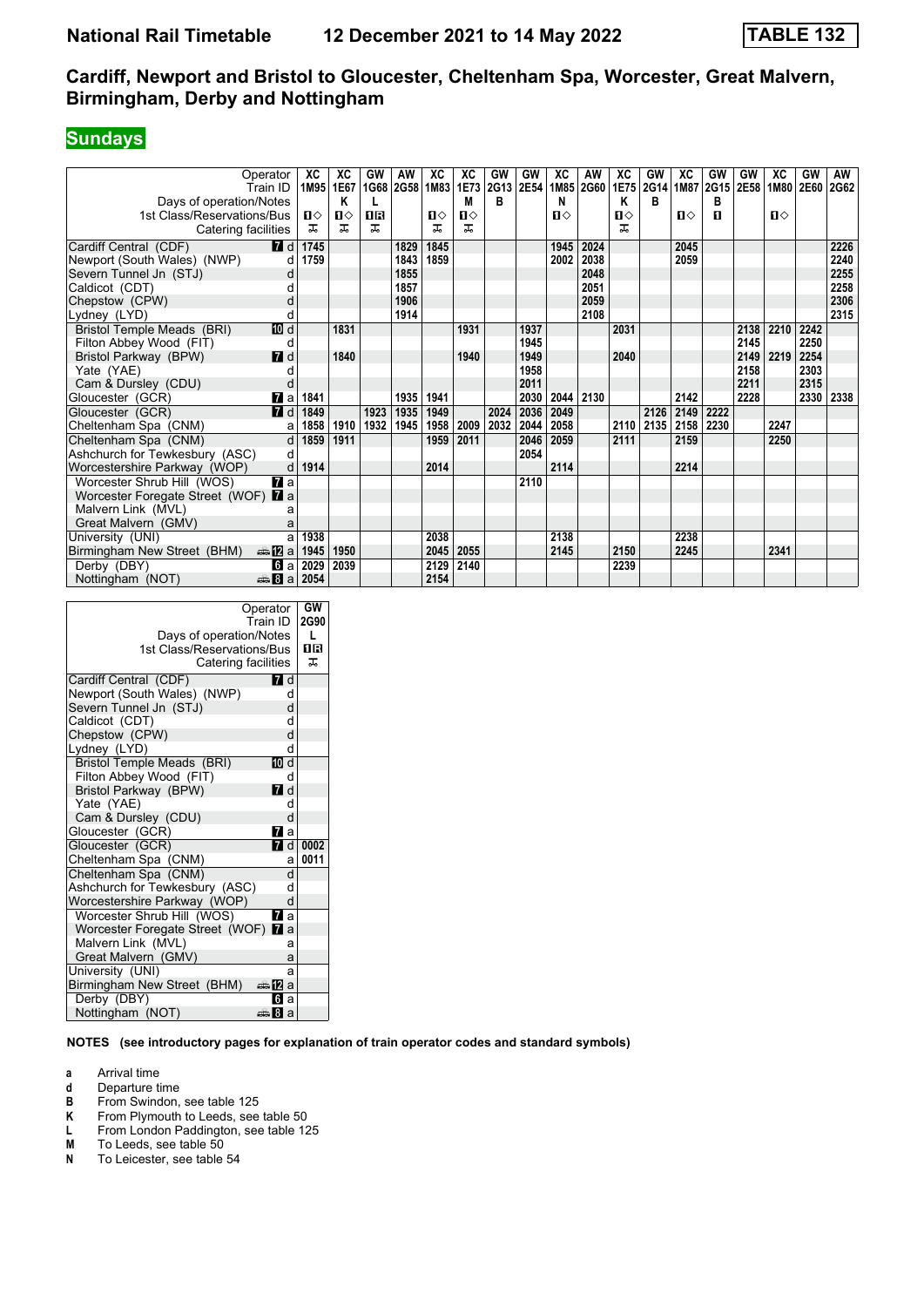#### **Mondays to Fridays**

|                                                      | Operator            | GW   | AW           | GW          | GW          | ХC          | GW           | ХC          | GW          | <b>GW</b>    | GW   | GW           | AW          | хc          | GW           | хc   | GW           | AW          | ХC          |
|------------------------------------------------------|---------------------|------|--------------|-------------|-------------|-------------|--------------|-------------|-------------|--------------|------|--------------|-------------|-------------|--------------|------|--------------|-------------|-------------|
|                                                      | Train ID            | 1L60 | 2L43         | <b>2T63</b> | 1L62        | <b>1V01</b> | 2T05         | <b>1V02</b> | 1L64        | 1C71         | 2Y07 | 2072         | 2L47        | <b>1V42</b> | 1L66         |      | 1V03 2O74    | 2L49        | <b>1V44</b> |
| Days of operation/Notes                              |                     | A    | в            |             | A           |             |              |             | A           | C            | D    | Е            | В           | F           | A            |      | Е            | в           | G           |
| 1st Class/Reservations/Bus                           |                     | 1R   |              |             | 1R          | ப⇔          |              | ்ப          | 0 B         | в            |      | в            |             | ்ப          | 1R           | ப⇔   | в            |             | Ⅱ♦          |
|                                                      |                     |      |              |             |             |             |              |             |             |              |      |              |             |             |              |      |              |             |             |
| Catering facilities                                  |                     | ᠼ    |              |             | ᠼ           |             |              |             | ᠼ           |              |      |              |             |             | ᠼ            |      |              |             | ᠼ           |
| Nottingham (NOT)                                     | ্ষী d               |      |              |             |             |             |              |             |             |              |      |              |             |             |              | 0600 |              |             |             |
|                                                      | <b>d</b> d          |      |              |             |             |             |              |             |             |              |      |              |             | 0610        |              | 0638 |              |             | 0727        |
| Derby (DBY)                                          |                     |      |              |             |             |             |              |             |             |              |      |              |             |             |              |      |              |             |             |
| Birmingham New Street (BHM)                          | nnen <b>na</b> d    |      |              |             |             | 0500        |              | 0537        |             |              |      |              |             | 0712        |              | 0730 |              |             | 0812        |
| University (UNI)                                     | d                   |      |              |             |             |             |              |             |             |              |      |              |             |             |              | 0737 |              |             |             |
| Great Malvern (GMV)                                  | d                   |      |              |             |             |             |              |             |             |              |      |              |             |             |              |      |              |             |             |
|                                                      |                     |      |              |             |             |             |              |             |             |              |      |              |             |             |              |      |              |             |             |
| Malvern Link (MVL)                                   | d                   |      |              |             |             |             |              |             |             |              |      |              |             |             |              |      |              |             |             |
| Worcester Foregate Street (WOF) 7 d                  |                     |      |              |             |             |             |              |             |             |              |      |              |             |             |              |      |              |             |             |
| Worcester Shrub Hill (WOS)                           | 7 d                 |      |              | 0520        |             |             |              |             |             |              |      | 0707         |             |             | 0724         |      |              |             |             |
| Worcestershire Parkway (WOP)                         | d                   |      |              |             |             |             |              |             |             |              |      |              |             |             |              | 0758 |              |             |             |
|                                                      |                     |      |              | 0537        |             |             |              | 0631        |             |              |      | 0724         |             |             |              |      |              |             |             |
| Ashchurch for Tewkesbury (ASC)                       | d                   |      |              |             |             |             |              |             |             |              |      |              |             |             |              |      |              |             |             |
| Cheltenham Spa (CNM)                                 | a                   |      |              | 0546        |             | 0604        |              | 0640        |             |              |      | 0733         |             | 0750        | 0756         | 0814 |              |             | 0850        |
| Cheltenham Spa (CNM)                                 | d                   | 0456 | 0537         | 0547        | 0553        | 0606        | 0614         | 0640        | 0648        |              |      | 0734         | 0746        | 0752        | 0758         | 0815 |              | 0846        | 0852        |
| Gloucester (GCR)                                     | $\mathbf{z}$ a      | 0505 | 0549         | 0556        | 0602        | 0614        | 0623         | 0649        | 0657        |              |      | 0743         | 0756        |             | 0808         | 0823 |              | 0856        |             |
|                                                      |                     |      |              |             |             |             |              |             |             |              |      |              |             |             |              |      |              |             |             |
| Gloucester (GCR)                                     | 7 d                 |      | 0549         | 0604        |             | 0616        | 0626         | 0651        |             | 0700         | 0731 | 0748         | 0758        |             |              | 0827 | 0842         | 0858        |             |
| Cam & Dursley (CDU)                                  | d                   |      |              | 0617        |             |             | 0639         |             |             | 0713         | 0746 | 0801         |             |             |              |      | 0855         |             |             |
| Yate (YAE)                                           | d                   |      |              | 0631        |             |             | 0653         |             |             | 0725         | 0759 | 0814         |             |             |              |      | 0908         |             |             |
| Bristol Parkway (BPW)                                | <b>7</b> a          |      |              | 0640        |             |             | 0701         |             |             | 0732         | 0808 | 0823         |             | 0826        |              |      | 0917         |             | 0921        |
| Filton Abbey Wood (FIT)                              |                     |      |              | 0644        |             |             | 0705         |             |             | 0737         | 0813 | 0826         |             |             |              |      | 0921         |             |             |
|                                                      | a                   |      |              |             |             |             |              |             |             |              |      |              |             |             |              |      |              |             |             |
| <b>Bristol Temple Meads (BRI)</b>                    | 100 a               |      |              | 0653        |             |             | 0714         |             |             | 0746         | 0822 | 0835         |             | 0838        |              |      | 0932         |             | 0938        |
| Lydney (LYD)                                         | d                   |      | 0609         |             |             | 0635        |              | 0710        |             |              |      |              | 0817        |             |              |      |              | 0917        |             |
| Chepstow (CPW)                                       | d                   |      | 0618         |             |             | 0645        |              | 0720        |             |              |      |              | 0826        |             |              | 0853 |              | 0926        |             |
| Caldicot (CDT)                                       | d                   |      | 0627         |             |             | 0653        |              | 0728        |             |              |      |              | 0835        |             |              |      |              | 0935        |             |
|                                                      |                     |      |              |             |             |             |              |             |             |              |      |              |             |             |              |      |              |             |             |
| Severn Tunnel Jn (STJ)                               | d                   |      | 0630         |             |             | 0657        |              | 0731        |             |              |      |              | 0838        |             |              |      |              | 0938        |             |
| Newport (South Wales) (NWP)                          | a                   |      | 0642         |             |             | 0709        |              | 0742        |             |              |      |              | 0850        |             |              | 0911 |              | 0950        |             |
| Cardiff Central (CDF)                                | $\mathbf Z$ a       |      | 0657         |             |             | 0722        |              | 0800        |             |              |      |              | 0905        |             |              | 0925 |              | 1007        |             |
|                                                      |                     |      |              |             |             |             |              |             |             |              |      |              |             |             |              |      |              |             |             |
|                                                      |                     |      |              |             |             |             |              |             |             |              |      |              |             |             |              |      |              |             |             |
|                                                      |                     |      |              |             |             |             |              |             |             |              |      |              |             |             |              |      |              |             |             |
|                                                      | Operator            | GW   | XC           | GW          | XC          | GW          | XC           | GW          | XC          | AW           | GW   | XC           | GW          | XC          | AW           | GW   | <b>XC</b>    | GW          | XC          |
|                                                      | Train ID            | 1L68 | <b>1V04</b>  | 2C12        | <b>1V46</b> | 1L70        | <b>1V05</b>  | 2076        | <b>1V48</b> | 2L53         | 1L72 | 1V06         | 1098        | <b>1V50</b> | 2G55         | 1L74 | <b>1V07</b>  | <b>2C18</b> | <b>1V52</b> |
|                                                      |                     | A    |              | н           | J           | A           |              | Е           | Κ           | B            | A    |              | L           | M           |              | A    |              | N           | M           |
| Days of operation/Notes                              |                     |      |              |             |             |             |              |             |             |              |      |              |             |             |              |      |              |             |             |
| 1st Class/Reservations/Bus                           |                     | 1R   | Ⅱ◇           |             | Ⅱ♦          | 1R          | П⇔           | Β           | Ⅱ♦          |              | 1R   | $\mathbf{u}$ | в           | п⇔          |              | 1R   | п⇔           |             | Ω⇔          |
| Catering facilities                                  |                     | ᠼ    |              |             |             | ᠼ           |              |             | ᠼ           |              | ᠼ    | ᠼ            |             | ᠼ           |              | ᠼ    | ᠼ            |             | ᠼ           |
|                                                      | and 8 d             |      |              |             |             |             |              |             |             |              |      | 0907         |             |             |              |      |              |             |             |
| Nottingham (NOT)                                     |                     |      | 0704         |             |             |             | 0808         |             |             |              |      |              |             |             |              |      | 1007         |             |             |
| Derby (DBY)                                          | <b>6</b> d          |      | 0738         |             | 0827        |             | 0841         |             | 0931        |              |      | 0940         |             | 1031        |              |      | 1041         |             | 1131        |
| Birmingham New Street (BHM)                          | dan <b>in</b> d     |      | 0830         |             | 0912        |             | 0930         |             | 1012        |              |      | 1030         |             | 1112        |              |      | 1130         |             | 1212        |
| University (UNI)                                     | d                   |      | 0837         |             |             |             | 0937         |             |             |              |      | 1037         |             |             |              |      | 1137         |             |             |
|                                                      |                     |      |              |             |             |             |              |             |             |              |      |              |             |             |              |      |              |             |             |
| Great Malvern (GMV)                                  | d                   |      |              | 0845        |             |             |              |             |             |              |      |              | 1041        |             |              |      |              |             |             |
| Malvern Link (MVL)                                   | d                   |      |              | 0848        |             |             |              |             |             |              |      |              | 1044        |             |              |      |              |             |             |
| Worcester Foregate Street (WOF) 7 d                  |                     |      |              | 0857        |             |             |              |             |             |              |      |              | 1053        |             |              |      |              |             |             |
| Worcester Shrub Hill (WOS)                           | 7 d                 |      |              | 0900        |             |             |              |             |             |              |      |              | 1056        |             |              |      |              |             |             |
| Worcestershire Parkway (WOP)                         | d                   |      | 0858         |             |             |             | 0958         |             |             |              |      | 1058         |             |             |              |      | 1158         |             |             |
|                                                      |                     |      |              |             |             |             |              |             |             |              |      |              |             |             |              |      |              |             |             |
| Ashchurch for Tewkesbury (ASC)                       | d                   |      |              | 0917        |             |             |              |             |             |              |      |              | 1113        |             |              |      |              |             |             |
| Cheltenham Spa (CNM)                                 | a                   |      | 0914         | 0926        | 0950        |             | 1014         |             | 1050        |              |      | 1114         | 1122        | 1150        |              |      | 1214         |             | 1251        |
| Cheltenham Spa (CNM)                                 | d                   | 0859 | 0915         | 0926        | 0952        | 0959        | 1015         |             | 1052        |              | 1059 | 1115         | 1123        | 1152        |              | 1159 | 1215         |             | 1252        |
| Gloucester (GCR)                                     | <b>7</b> a          | 0907 | 0923         | 0935        |             | 1008        | 1025         |             |             |              | 1108 | 1125         | 1133        |             |              | 1208 | 1224         |             |             |
|                                                      |                     |      |              |             |             |             |              |             |             |              |      |              |             |             |              |      |              |             |             |
| Gloucester (GCR)                                     | M d                 |      |              | 0927   0942 |             |             |              | 1027 1040   |             | 1100         |      |              | 1127   1141 |             | 1159         |      | 1227         | 1242        |             |
| Cam & Dursley (CDU)                                  | d                   |      |              | 0954        |             |             |              | 1052        |             |              |      |              | 1154        |             |              |      |              | 1254        |             |
| Yate (YAE)                                           | d                   |      |              | 1007        |             |             |              | 1106        |             |              |      |              | 1207        |             |              |      |              | 1307        |             |
| Bristol Parkway (BPW)                                | $\mathbf{z}$ a      |      |              |             | $1016$ 1020 |             |              |             | $1114$ 1120 |              |      |              | 1216        | 1220        |              |      |              |             | 1316   1320 |
|                                                      |                     |      |              |             |             |             |              |             |             |              |      |              |             |             |              |      |              |             |             |
| Filton Abbey Wood (FIT)                              | a                   |      |              | 1019        |             |             |              | 1118        |             |              |      |              | 1219        |             |              |      |              | 1319        |             |
| Bristol Temple Meads (BRI)                           | <b>ID</b> a         |      |              |             | 1028 1032   |             |              |             | 1126 1131   |              |      |              | 1229        | 1233        |              |      |              |             | 1328   1332 |
| Lydney (LYD)                                         | d                   |      |              |             |             |             | 1046         |             |             | 1119         |      |              |             |             | 1218         |      |              |             |             |
| Chepstow (CPW)                                       | d                   |      | 0953         |             |             |             |              |             |             | 1129         |      | 1153         |             |             | 1228         |      | 1253         |             |             |
| Caldicot (CDT)                                       | d                   |      |              |             |             |             |              |             |             | 1137         |      |              |             |             | 1236         |      |              |             |             |
|                                                      |                     |      |              |             |             |             |              |             |             |              |      |              |             |             |              |      |              |             |             |
| Severn Tunnel Jn (STJ)                               | d                   |      |              |             |             |             |              |             |             | 1140         |      |              |             |             | 1239         |      |              |             |             |
| Newport (South Wales) (NWP)<br>Cardiff Central (CDF) | a<br>$\mathbf{z}$ a |      | 1011<br>1025 |             |             |             | 1111<br>1125 |             |             | 1152<br>1209 |      | 1211<br>1225 |             |             | 1252<br>1307 |      | 1311<br>1325 |             |             |

- **a** Arrival time
- **d** Departure time
- **A** To London Paddington, see table 125<br>**B** To Maesteg, see table 126
- 
- **B** To Maesteg, see table 126<br>**C** To Penzance, see table 139
- **C** To Penzance, see table 135<br>**D** To Weston-super-Mare, see **D** To Weston-super-Mare, see table 134<br>**E** To Weymouth, see table 133
- **E** To Weymouth, see table 133<br>**F** To Plymouth, see table 135
- **F** To Plymouth, see table 135<br>**G** From Leeds to Plymouth, se
- **6** From Leeds to Plymouth, see table 50<br>**H** To Westbury, see table 133
- **+** To Westbury, see table 133<br>**4** From York to Plymouth, see
- **J** From York to Plymouth, see table 50<br>**K** From Newcastle, see table 50
- **K** From Newcastle, see table 50<br>**L** To Brighton, see table 133
- To Brighton, see table 133
- **0** From Edinburgh to Plymouth, see table 50<br>**N** To Frome, see table 133
	- To Frome, see table 133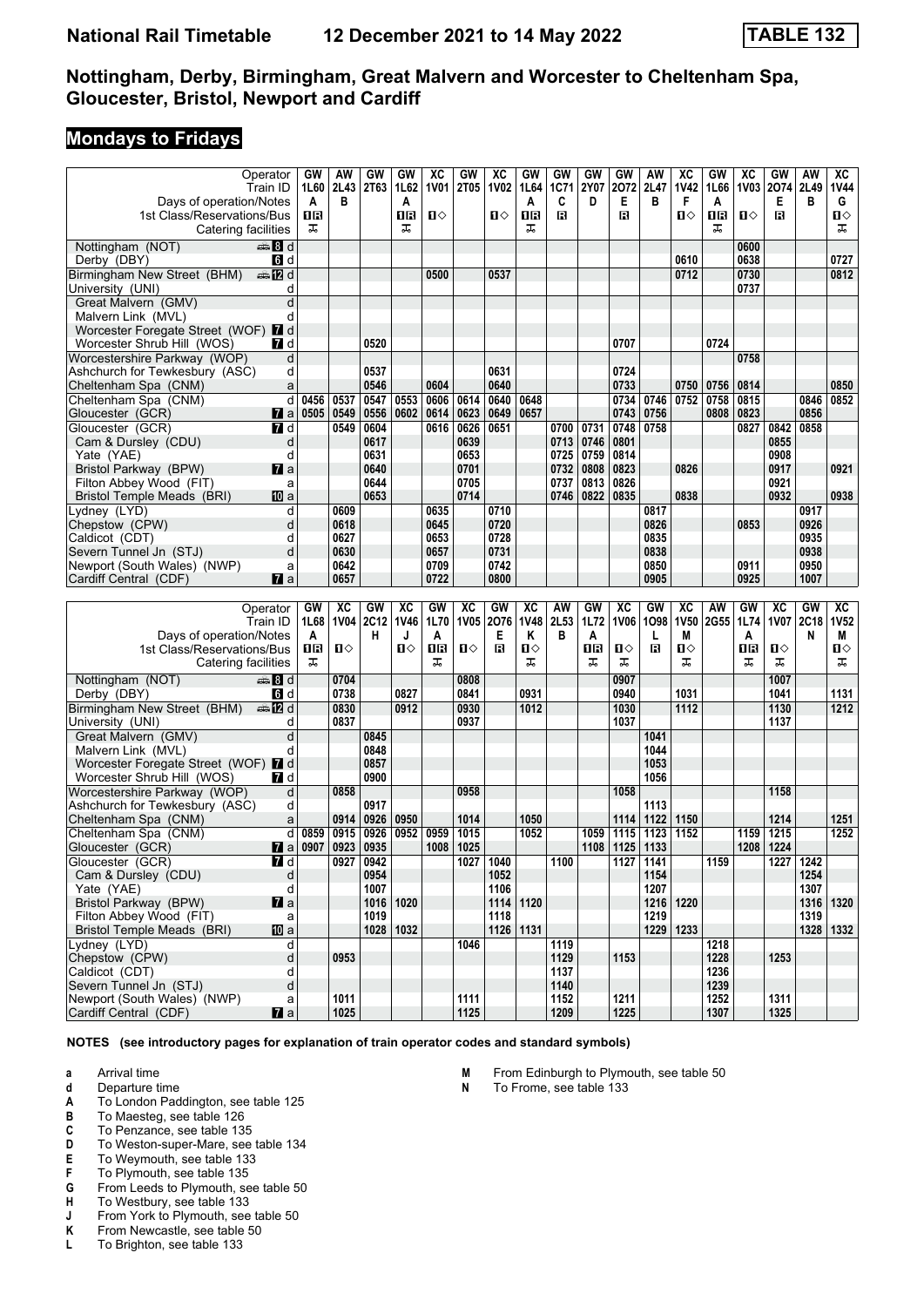### **Mondays to Fridays**

|                                         | Operator              | GW                    | ХC        | GW           | ХC            | AW           | GW                        | XC           | GW          | AW   | $\overline{\text{xc}}$ | <b>GW</b>   | XC             | GW          | XC          | <b>GW</b>    | XC          | GW   | AW   |
|-----------------------------------------|-----------------------|-----------------------|-----------|--------------|---------------|--------------|---------------------------|--------------|-------------|------|------------------------|-------------|----------------|-------------|-------------|--------------|-------------|------|------|
|                                         | Train ID              | 1L76                  | 1V08 2078 |              | <b>1V54</b>   | 2L59         | 1L78                      | 1V09         | <b>2C22</b> | 2L61 | <b>1V56</b>            | 1L80        | 1V10           | 2080        | <b>1V58</b> | 1L82         | <b>1V11</b> | 2082 | 2L65 |
| Days of operation/Notes                 |                       | A                     |           | Е            | P             | в            | A                         |              | н           | в    | Q                      | A           |                | Е           | R           | A            |             | Е    | в    |
| 1st Class/Reservations/Bus              |                       | 1R                    | п⇔        | в            | П⇔            |              | 1R                        | п⇔           |             |      | Ⅱ♦                     | 1R          | п⇔             | Β           | Ω⇔          | 1R           | Ω⇔          | в    |      |
| Catering facilities                     |                       | ᠼ                     | ᠼ         |              | ᠼ             |              | ᠼ                         | ᠼ            |             |      |                        | ᠼ           | ᠼ              |             | ᠼ           | ᠼ            | ᠼ           |      |      |
|                                         |                       |                       |           |              |               |              |                           |              |             |      |                        |             |                |             |             |              |             |      |      |
| Nottingham (NOT)                        | ্ষী d                 |                       | 1107      |              |               |              |                           | 1207         |             |      |                        |             | 1307           |             |             |              | 1407        |      |      |
| Derby (DBY)                             | <b>G</b> d            |                       | 1140      |              | 1231          |              |                           | 1238         |             |      | 1331                   |             | 1338           |             | 1431        |              | 1438        |      |      |
| Birmingham New Street (BHM)             | <b>en 12</b> d        |                       | 1230      |              | 1312          |              |                           | 1330         |             |      | 1412                   |             | 1430           |             | 1512        |              | 1530        |      |      |
| University (UNI)                        | d                     |                       | 1237      |              |               |              |                           | 1337         |             |      |                        |             | 1437           |             |             |              | 1537        |      |      |
| Great Malvern (GMV)                     | d                     |                       |           | 1242         |               |              |                           |              |             |      |                        |             |                |             |             |              |             |      |      |
| Malvern Link (MVL)                      | d                     |                       |           | 1245         |               |              |                           |              |             |      |                        |             |                |             |             |              |             |      |      |
| Worcester Foregate Street (WOF) 7 d     |                       |                       |           | 1254         |               |              |                           |              |             |      |                        |             |                | 1453        |             |              |             |      |      |
| Worcester Shrub Hill (WOS)              | <b>7</b> d            |                       |           | 1257         |               |              |                           |              |             |      |                        |             |                | 1456        |             |              |             |      |      |
| Worcestershire Parkway (WOP)            | d                     |                       | 1258      |              |               |              |                           | 1358         |             |      |                        |             | 1458           |             |             |              | 1558        |      |      |
| Ashchurch for Tewkesbury (ASC)          | d                     |                       |           | 1314         |               |              |                           |              |             |      |                        |             |                | 1514        |             |              |             |      |      |
| Cheltenham Spa (CNM)                    | a                     |                       | 1315      | 1323         | 1350          |              |                           | 1414         |             |      | 1450                   |             | 1514           | 1523        | 1550        |              | 1614        |      |      |
| Cheltenham Spa (CNM)                    | d                     | 1259                  | 1315      | 1324         | 1352          |              | 1359                      | 1415         |             |      | 1452                   | 1459        | 1515           | 1524        | 1552        | 1559         | 1615        |      | 1646 |
| Gloucester (GCR)                        | <b>7</b> a            | 1308                  | 1325      | 1333         |               |              | 1408                      | 1425         |             |      |                        | 1508        | 1525           | 1534        |             | 1608         | 1624        |      | 1658 |
| Gloucester (GCR)                        | <b>7</b> d            |                       | 1328      | 1338         |               | 1359         |                           | 1427         | 1440        | 1457 |                        |             | 1527           | 1540        |             |              | 1626        | 1642 | 1700 |
| Cam & Dursley (CDU)                     | d                     |                       |           | 1350         |               |              |                           |              | 1453        |      |                        |             |                | 1553        |             |              |             | 1654 |      |
| Yate (YAE)                              | d                     |                       |           | 1403         |               |              |                           |              | 1507        |      |                        |             |                | 1606        |             |              |             | 1707 |      |
| Bristol Parkway (BPW)                   | $\mathbf{z}$ a        |                       |           | 1415         | 1422          |              |                           |              | 1515        |      | 1520                   |             |                | 1615        | 1621        |              |             | 1716 |      |
| Filton Abbey Wood (FIT)                 | a                     |                       |           | 1419         |               |              |                           |              | 1519        |      |                        |             |                | 1618        |             |              |             | 1719 |      |
| <b>Bristol Temple Meads (BRI)</b>       | 10 a                  |                       |           | 1429         | 1433          |              |                           |              | 1528        |      | 1534                   |             |                | 1627        | 1632        |              |             | 1728 |      |
| Lydney (LYD)                            | d                     |                       | 1347      |              |               | 1418         |                           |              |             | 1516 |                        |             |                |             |             |              | 1646        |      | 1719 |
| Chepstow (CPW)                          | d                     |                       |           |              |               | 1427         |                           | 1453         |             | 1525 |                        |             | 1553           |             |             |              | 1656        |      | 1729 |
| Caldicot (CDT)                          | d                     |                       |           |              |               | 1436         |                           |              |             | 1534 |                        |             |                |             |             |              |             |      | 1737 |
| Severn Tunnel Jn (STJ)                  | d                     |                       |           |              |               | 1439         |                           |              |             | 1537 |                        |             |                |             |             |              |             |      | 1740 |
| Newport (South Wales) (NWP)             | a                     |                       | 1412      |              |               | 1451         |                           | 1511         |             | 1549 |                        |             | 1611           |             |             |              | 1713        |      | 1753 |
| Cardiff Central (CDF)                   | <b>7</b> a            |                       | 1425      |              |               | 1505         |                           | 1525         |             | 1602 |                        |             | 1625           |             |             |              | 1727        |      | 1811 |
|                                         |                       |                       |           |              |               |              |                           |              |             |      |                        |             |                |             |             |              |             |      |      |
|                                         |                       |                       |           |              |               |              |                           |              |             |      |                        |             |                |             |             |              |             |      |      |
|                                         | Operator              | XC                    | GW        | XC           | GW            | XC           | GW                        | AW           | XC          | GW   | XC                     | GW          | AW             | XC          | GW          | XC           | GW          | XC   | AW   |
|                                         | Train ID              | 1V60                  | 1L84      | <b>1V12</b>  | <b>2C28</b>   | <b>1V61</b>  | 2C28                      | 2L67         | <b>1V62</b> | 1L86 | <b>1V13</b>            | <b>2C30</b> | 2L69           | <b>1V64</b> | 1L88        |              | 1V14 2T32   | 1V66 | 2L71 |
| Days of operation/Notes                 |                       | S                     | A         |              | н             | F            | н                         | в            | Κ           | A    |                        | N           | в              | M           | A           |              |             | Κ    | в    |
| 1st Class/Reservations/Bus              |                       | $\mathbf{u}$          | 16        | п⇔           |               | $\mathbf{u}$ |                           |              | ்ப          | ΠR   | П⇔                     |             |                | п⇔          | 1R          | П⇔           |             | п⇔   |      |
| Catering facilities                     |                       | ᠼ                     | ᠼ         |              |               | ᠼ            |                           |              | ᠼ           | ᠼ    |                        |             |                | ᠼ           | ᠼ           |              |             | ᠼ    |      |
| Nottingham (NOT)                        | de 8 d                |                       |           | 1507         |               |              |                           |              |             |      | 1607                   |             |                |             |             | 1707         |             |      |      |
| Derby (DBY)                             | 6 d                   | 1528                  |           | 1538         |               |              |                           |              | 1631        |      | 1638                   |             |                | 1731        |             | 1738         |             | 1831 |      |
| Birmingham New Street (BHM)             | nnen na markata di    | 1612                  |           | 1630         |               | 1642         |                           |              | 1712        |      | 1730                   |             |                | 1812        |             | 1830         |             | 1912 |      |
| University (UNI)                        | d                     |                       |           | 1637         |               |              |                           |              |             |      | 1737                   |             |                |             |             | 1837         |             |      |      |
| Great Malvern (GMV)                     | d                     |                       |           |              | 1643          |              |                           |              |             |      |                        |             |                |             |             |              |             |      |      |
| Malvern Link (MVL)                      | d                     |                       |           |              | 1646          |              |                           |              |             |      |                        |             |                |             |             |              |             |      |      |
| Worcester Foregate Street (WOF) 7 d     |                       |                       |           |              | 1655          |              |                           |              |             |      |                        |             |                |             |             |              | 1853        |      |      |
| Worcester Shrub Hill (WOS)              | 7 d                   |                       |           |              | 1658          |              |                           |              |             |      |                        |             |                |             |             |              | 1857        |      |      |
| Worcestershire Parkway (WOP)            | d                     |                       |           | 1658         |               |              |                           |              |             |      | 1758                   |             |                |             |             | 1858         |             |      |      |
| Ashchurch for Tewkesbury (ASC)          | d                     |                       |           | 1709         | 1715          |              |                           |              |             |      | 1809                   |             |                |             |             |              | 1913        |      |      |
| Cheltenham Spa (CNM)                    | a                     | 1650                  |           | 1718         | 1723          | 1728         |                           |              | 1750        |      | 1818                   |             |                | 1850        |             | 1914         | 1922        | 1950 |      |
| Cheltenham Spa (CNM)                    | d                     | 1652                  | 1659      | 1719         | 1724          | 1730         |                           | 1745         | 1752        | 1759 | 1819                   |             | 1846           | 1852        | 1859        | 1915         | 1923        | 1952 |      |
| Gloucester (GCR)                        | <b>M</b> a            |                       | 1708      | 1727         | 1737          |              | $\overline{\phantom{0}}$  | 1757         |             | 1807 | 1827                   |             | 1855           | 1902        | 1908        | 1924         | 1934        |      |      |
|                                         | <b>74</b> d           |                       |           |              | 1730 1742     |              |                           | 1800         |             |      | 1830                   |             | 1842 1903 1908 |             |             |              | 1927 1942   |      | 2000 |
| Gloucester (GCR)<br>Cam & Dursley (CDU) | d                     |                       |           |              | $\rightarrow$ |              | $\overline{1742}$<br>1754 |              |             |      |                        | 1855        |                |             |             |              | 1954        |      |      |
| Yate (YAE)                              | d                     |                       |           |              |               |              | 1807                      |              |             |      |                        | 1909        |                |             |             |              | 2007        |      |      |
| Bristol Parkway (BPW)                   |                       | $\overline{7}$ a 1721 |           |              |               | 1758         | 1816                      |              | 1821        |      |                        | 1917        |                | 1936        |             |              | 2016 2020   |      |      |
| Filton Abbey Wood (FIT)                 | a                     |                       |           |              |               |              | 1820                      |              |             |      |                        | 1921        |                |             |             |              | 2019        |      |      |
| Bristol Temple Meads (BRI)              | ID a                  | 1732                  |           |              |               |              | 1808 1829                 |              | 1833        |      |                        | 1930        |                | 1946        |             |              | 2028 2032   |      |      |
| Lydney (LYD)                            | d                     |                       |           | 1749         |               |              |                           | 1819         |             |      |                        |             | 1922           |             |             |              |             |      | 2019 |
| Chepstow (CPW)                          | d                     |                       |           |              |               |              |                           | 1829         |             |      |                        |             | 1932           |             |             |              |             |      | 2028 |
| Caldicot (CDT)                          | d                     |                       |           |              |               |              |                           | 1837         |             |      |                        |             | 1940           |             |             |              |             |      | 2037 |
| Severn Tunnel Jn (STJ)                  | d                     |                       |           |              |               |              |                           | 1840         |             |      |                        |             | 1943           |             |             |              |             |      | 2040 |
| Newport (South Wales) (NWP)             | a<br>$\blacksquare$ a |                       |           | 1815<br>1828 |               |              |                           | 1853<br>1909 |             |      | 1915<br>1928           |             | 1955           |             |             | 2012<br>2026 |             |      | 2052 |

**NOTES (see introductory pages for explanation of train operator codes and standard symbols)**

- **a** Arrival time
- **d** Departure time
- **A** To London Paddington, see table 125<br>**B** To Maested, see table 126
- **B** To Maesteg, see table 126<br>**E** To Weymouth, see table 13
- **E** To Weymouth, see table 133<br>**F** To Plymouth, see table 135
- **F** To Plymouth, see table 135<br>**H** To Westbury, see table 133
- **+** To Westbury, see table 133<br>**K** From Newcastle, see table 5
- **K** From Newcastle, see table 50<br>**M** From Edinburgh to Plymouth, s
- **M** From Edinburgh to Plymouth, see table 50<br>**N** To Frome, see table 133
- **N** To Frome, see table 133<br>**P** From Edinburgh, see tab
- **P** From Edinburgh, see table 50<br>**Q** From Glasgow Central to Plyn
- **4** From Glasgow Central to Plymouth, see table 50<br>**R** From Newcastle to Penzance, see table 50
- From Newcastle to Penzance, see table 50

**6** From Aberdeen to Plymouth, see table 50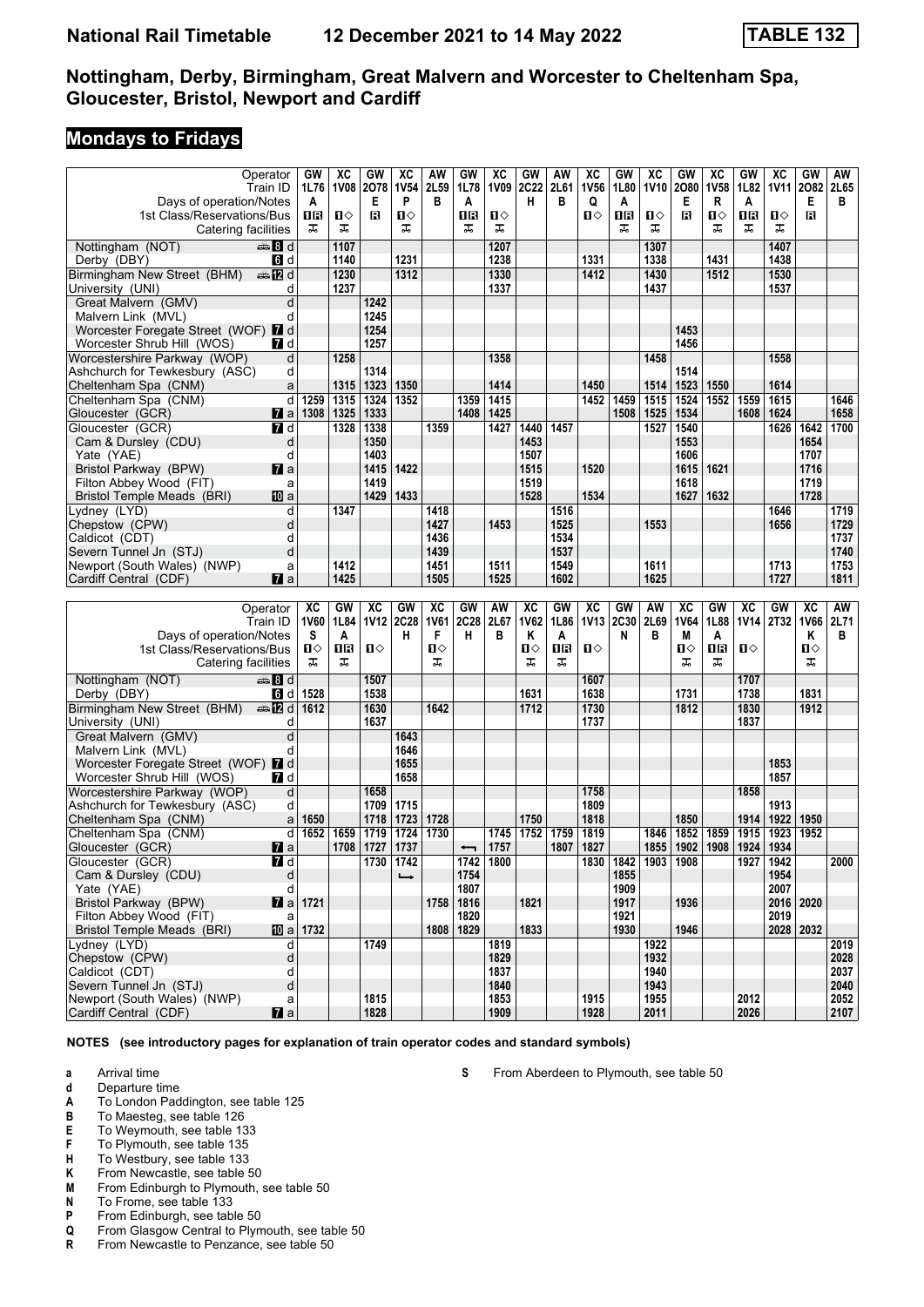# **Mondays to Fridays**

|                                     | Operator       | GW   | XC           | GW   | XC   | GW   | GW   | XC           | XC          | XC           | GW          | GW   | XC        | XC           | AW        | AW        | GW   |
|-------------------------------------|----------------|------|--------------|------|------|------|------|--------------|-------------|--------------|-------------|------|-----------|--------------|-----------|-----------|------|
|                                     | Train ID       |      | 1L90 1V15    | 2T34 | 1V68 | 1L92 | 2T36 | <b>1V16</b>  | <b>1V16</b> | <b>1V70</b>  | <b>2C36</b> |      | 2B92 1V17 | <b>1V71</b>  | 2G75      | 2G75      | 2T40 |
| Days of operation/Notes             |                | A    |              |      | м    | A    |      | <b>FO</b>    | <b>FX</b>   | P            | н           | т    | U         | P            | <b>FO</b> | <b>FX</b> |      |
| 1st Class/Reservations/Bus          |                | 18   | $\mathbf{u}$ |      | П⇔   | ПR   |      | $\mathbf{u}$ | $\Pi$       | $\mathbf{u}$ |             |      | п⇔        | $\mathbf{u}$ |           |           |      |
| Catering facilities                 |                | ᠼ    |              |      | ᠼ    | ᅚ    |      |              |             | ᠼ            |             |      |           | ᠼ            |           |           |      |
| Nottingham (NOT)                    | dan Bo         |      | 1805         |      |      |      |      | 1908         | 1908        |              |             |      |           |              |           |           |      |
| Derby (DBY)                         | 6 d            |      | 1838         |      | 1931 |      |      | 1941         | 1941        | 2031         |             |      |           | 2131         |           |           |      |
| Birmingham New Street (BHM)         | nnen 1720 d    |      | 1930         |      | 2012 |      |      | 2030         | 2030        | 2112         |             |      | 2130      | 2212         |           |           |      |
| University (UNI)                    | d              |      | 1937         |      |      |      |      | 2037         | 2037        |              |             |      | 2137      |              |           |           |      |
| Great Malvern (GMV)                 | d              |      |              |      |      |      |      |              |             |              | 2116        |      |           |              |           |           |      |
| Malvern Link (MVL)                  |                |      |              |      |      |      |      |              |             |              | 2119        |      |           |              |           |           |      |
| Worcester Foregate Street (WOF) 7 d |                |      |              |      |      |      |      |              |             |              | 2129        |      |           |              |           |           |      |
| Worcester Shrub Hill (WOS)          | 7 d            |      |              |      |      |      |      |              |             |              | 2133        |      |           |              |           |           | 2236 |
| Worcestershire Parkway (WOP)        | d              |      | 1958         |      |      |      |      | 2058         | 2058        |              |             |      | 2158      |              |           |           |      |
| Ashchurch for Tewkesbury (ASC)      | d              |      |              |      |      |      |      |              |             |              | 2150        |      | 2209      |              |           |           | 2253 |
| Cheltenham Spa (CNM)                | a              |      | 2014         |      | 2051 |      |      | 2114         | 2114        | 2150         | 2159        |      | 2220      | 2250         |           |           | 2303 |
| Cheltenham Spa (CNM)                | d              | 1959 | 2015         |      | 2053 | 2100 |      | 2115         | 2115        | 2152         | 2200        | 2216 | 2221      | 2252         | 2258      | 2258      | 2303 |
| Gloucester (GCR)                    | $\mathbf{z}$ a | 2008 | 2023         |      |      | 2108 |      | 2123         | 2123        | 2200         | 2209        | 2225 | 2230      |              | 2308      | 2308      | 2313 |
| Gloucester (GCR)                    | 7 d            |      | 2027         | 2042 |      |      | 2111 | 2125         | 2125        | 2205         | 2211        |      |           |              | 2310      | 2310      | 2317 |
| Cam & Dursley (CDU)                 | d              |      |              | 2055 |      |      | 2124 |              |             |              | 2224        |      |           |              |           |           |      |
| Yate (YAE)                          | d              |      |              | 2108 |      |      | 2136 |              |             |              | 2237        |      |           |              |           |           |      |
| Bristol Parkway (BPW)               | $\mathbf{z}$ a |      |              | 2116 | 2121 |      | 2144 |              |             | 2231         | 2245        |      |           | 2320         |           |           | 2346 |
| Filton Abbey Wood (FIT)             | a              |      |              | 2120 |      |      | 2153 |              |             |              | 2249        |      |           |              |           |           | 2350 |
| <b>Bristol Temple Meads (BRI)</b>   | <b>ID</b> a    |      |              | 2129 | 2136 |      | 2202 |              |             | 2244         | 2258        |      |           | 2330         |           |           | 2357 |
| Lydney (LYD)                        | d              |      |              |      |      |      |      | 2144         | 2144        |              |             |      |           |              | 2330      | 2330      |      |
| Chepstow (CPW)                      | d              |      |              |      |      |      |      | 2153         | 2153        |              |             |      |           |              | 2339      | 2339      |      |
| Caldicot (CDT)                      |                |      |              |      |      |      |      | 2202         | 2202        |              |             |      |           |              | 2348      | 2348      |      |
| Severn Tunnel Jn (STJ)              | d              |      |              |      |      |      |      | 2205         | 2205        |              |             |      |           |              | 2351      | 2351      |      |
| Newport (South Wales) (NWP)         | a              |      | 2109         |      |      |      |      | 2216         | 2216        |              |             |      |           |              | 0007      | 0013      |      |
| Cardiff Central (CDF)               | $\mathbf{z}$ a |      | 2124         |      |      |      |      | 2229         | 2236        |              |             |      |           |              | 0022      | 0036      |      |

**NOTES (see introductory pages for explanation of train operator codes and standard symbols)**

- **d** Departure time
- **A** To London Paddington, see table 125<br>**H** To Westbury, see table 133
- **+** To Westbury, see table 133<br>**M** From Edinburgh to Plymouth
- **M** From Edinburgh to Plymouth, see table 50<br>**P** From Edinburgh, see table 50
- **P** From Edinburgh, see table 50<br>**T** To Swindon, see table 125
- **T** To Swindon, see table 125<br>**U** From Leicester, see table 5
- From Leicester, see table 54
- **F0** Fridays only
- **FX** Not Fridays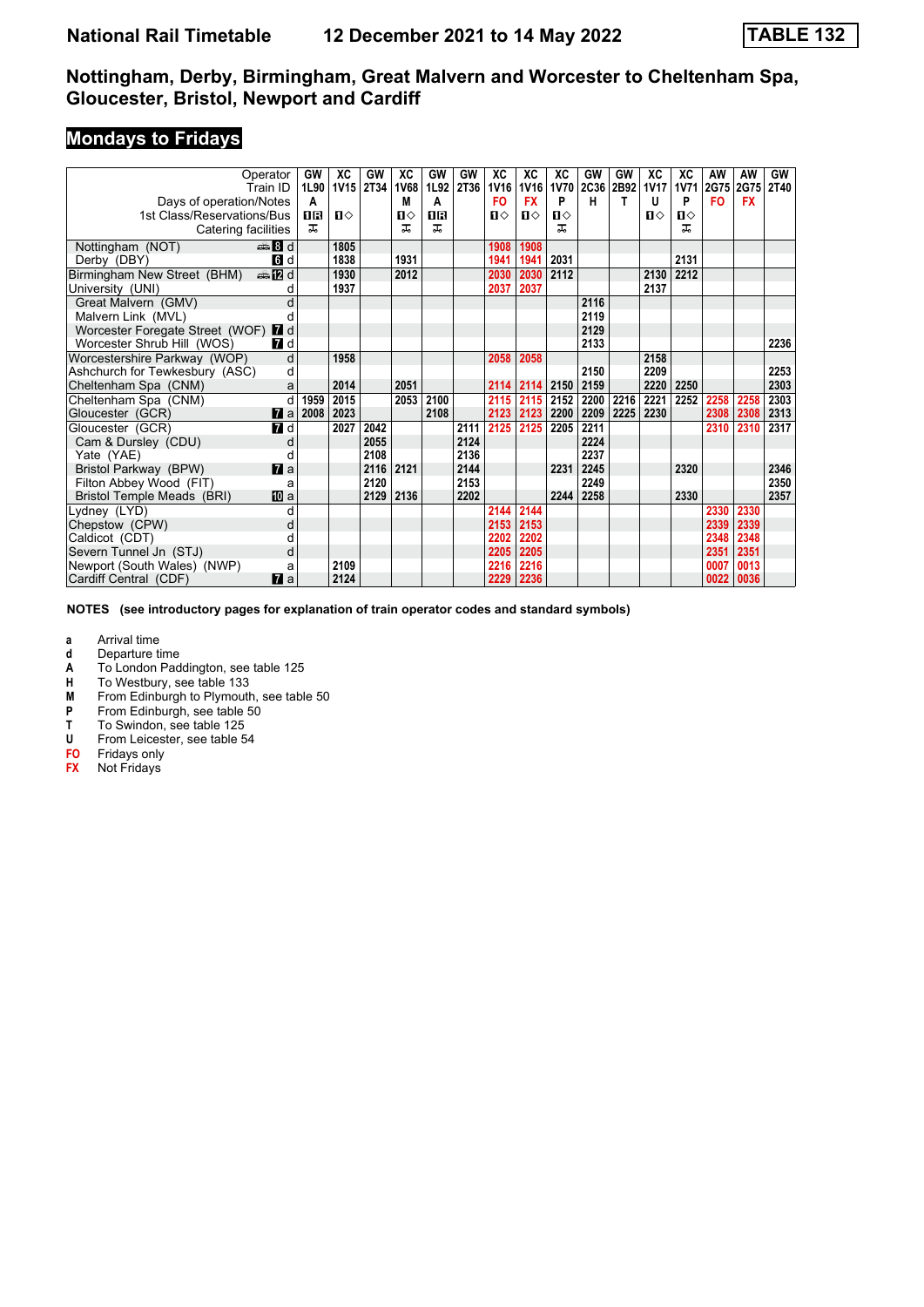# **Saturdays**

|                                                      | Operator              | AW                | GW   | XC           | GW             | XC           | GW   | GW   | GW           | AW             | $\overline{\text{xc}}$ | <b>GW</b>   | XC           | GW           | AW          | хc        | GW   | $\overline{\text{xc}}$ | GW        |
|------------------------------------------------------|-----------------------|-------------------|------|--------------|----------------|--------------|------|------|--------------|----------------|------------------------|-------------|--------------|--------------|-------------|-----------|------|------------------------|-----------|
|                                                      | Train ID              | 2L43              | 2B62 | <b>1V01</b>  | <b>2T04</b>    | <b>1V02</b>  | 1L64 | 2T06 | 2T72         | <b>2G47</b>    | <b>1V42</b>            | 1L66        | <b>1V03</b>  | 2074         | 2L49        | 1V44      | 2B68 | <b>1V04</b>            | 2C10      |
| Days of operation/Notes                              |                       | A                 | в    |              | C              |              | D    |      | Е            |                | F                      | D           |              | G            | A           | н         | в    |                        | J         |
| 1st Class/Reservations/Bus                           |                       |                   |      | ்ப           |                | П⇔           | 0R   |      |              |                | 0                      | 1R          | $\mathbf{u}$ | в            |             | Ⅱ◇        |      | п⇔                     |           |
| Catering facilities                                  |                       |                   |      |              |                |              | ᠼ    |      |              |                |                        | ᠼ           |              |              |             | ᠼ         |      |                        |           |
|                                                      |                       |                   |      |              |                |              |      |      |              |                |                        |             |              |              |             |           |      |                        |           |
| Nottingham (NOT)                                     | de 8 d                |                   |      |              |                |              |      |      |              |                |                        |             | 0600         |              |             |           |      | 0703                   |           |
| Derby (DBY)                                          | 6 d                   |                   |      |              |                |              |      |      |              |                | 0610                   |             | 0638         |              |             | 0727      |      | 0736                   |           |
| Birmingham New Street (BHM)                          | <b>⊯ 12</b> d         |                   |      | 0500         |                | 0542         |      |      |              |                | 0712                   |             | 0730         |              |             | 0812      |      | 0830                   |           |
| University (UNI)                                     | d                     |                   |      |              |                |              |      |      |              |                |                        |             | 0737         |              |             |           |      | 0837                   |           |
| Great Malvern (GMV)                                  | d                     |                   |      |              |                |              |      |      | 0636         |                |                        |             |              |              |             |           |      |                        |           |
|                                                      | d                     |                   |      |              |                |              |      |      | 0639         |                |                        |             |              |              |             |           |      |                        |           |
| Malvern Link (MVL)                                   |                       |                   |      |              |                |              |      |      |              |                |                        |             |              |              |             |           |      |                        |           |
| Worcester Foregate Street (WOF) 7 d                  |                       |                   |      |              |                |              |      |      | 0649         |                |                        |             |              |              |             |           |      |                        | 0853      |
| Worcester Shrub Hill (WOS)                           | 7 d                   |                   |      |              |                |              |      |      | 0652         |                |                        |             |              |              |             |           |      |                        | 0856      |
| Worcestershire Parkway (WOP)                         | d                     |                   |      |              |                |              |      |      |              |                |                        |             | 0758         |              |             |           |      | 0858                   |           |
| Ashchurch for Tewkesbury (ASC)                       | d                     |                   |      |              |                | 0634         |      |      | 0708         |                |                        |             |              |              |             |           |      |                        | 0913      |
| Cheltenham Spa (CNM)                                 | a                     |                   |      | 0601         |                | 0643         |      |      | 0717         |                | 0750                   |             | 0814         |              |             | 0850      |      | 0914                   | 0922      |
| Cheltenham Spa (CNM)                                 | d                     |                   | 0550 | 0603         |                | 0644         | 0649 | 0655 | 0718         | 0746           | 0752                   | 0759        | 0815         |              | 0846        | 0852      | 0859 | 0915                   | 0924      |
|                                                      |                       |                   |      |              |                |              |      |      |              |                |                        |             |              |              |             |           |      |                        |           |
| Gloucester (GCR)                                     | <b>7</b> a            |                   | 0559 | 0612         |                | 0653         | 0659 | 0705 | 0727         | 0755           |                        | 0809        | 0824         |              | 0855        |           | 0909 | 0924                   | 0934      |
| Gloucester (GCR)                                     | 7 d                   | 0548              |      | 0615         | 0617           | 0657         |      | 0708 | 0735         | 0757           |                        |             | 0827         | 0840         | 0901        |           |      | 0927                   | 0941      |
| Cam & Dursley (CDU)                                  | d                     |                   |      |              | 0630           |              |      | 0720 | 0747         |                |                        |             |              | 0853         |             |           |      |                        | 0954      |
| Yate (YAE)                                           | d                     |                   |      |              | 0643           |              |      | 0734 | 0801         |                |                        |             |              | 0906         |             |           |      |                        | 1007      |
| Bristol Parkway (BPW)                                | <b>7</b> a            |                   |      |              | 0652           |              |      | 0742 | 0809         |                | 0820                   |             |              | 0915         |             | 0921      |      |                        | 1016      |
| Filton Abbey Wood (FIT)                              | a                     |                   |      |              | 0655           |              |      | 0746 | 0814         |                |                        |             |              | 0919         |             |           |      |                        | 1019      |
| <b>Bristol Temple Meads (BRI)</b>                    | 10 a                  |                   |      |              | 0708           |              |      | 0754 | 0828         |                | 0836                   |             |              | 0928         |             | 0934      |      |                        | 1029      |
|                                                      |                       |                   |      |              |                |              |      |      |              |                |                        |             |              |              |             |           |      |                        |           |
| Lvdnev (LYD)                                         | d                     | 0607              |      | 0635         |                | 0716         |      |      |              | 0816           |                        |             |              |              | 0920        |           |      |                        |           |
| Chepstow (CPW)                                       | d                     | 0617              |      | 0644         |                | 0726         |      |      |              | 0825           |                        |             | 0853         |              | 0929        |           |      | 0953                   |           |
| Caldicot (CDT)                                       | d                     | 0625              |      | 0653         |                | 0734         |      |      |              | 0834           |                        |             |              |              | 0938        |           |      |                        |           |
| Severn Tunnel Jn (STJ)                               | d                     | 0628              |      | 0656         |                | 0739         |      |      |              | 0838           |                        |             |              |              | 0941        |           |      |                        |           |
| Newport (South Wales) (NWP)                          | a                     | 0640              |      | 0707         |                | 0750         |      |      |              | 0851           |                        |             | 0911         |              | 0953        |           |      | 1012                   |           |
| Cardiff Central (CDF)                                | <b>7</b> a            | 0653              |      | 0720         |                | 0805         |      |      |              | 0907           |                        |             | 0925         |              | 1008        |           |      | 1027                   |           |
|                                                      |                       |                   |      |              |                |              |      |      |              |                |                        |             |              |              |             |           |      |                        |           |
|                                                      |                       |                   |      |              |                |              |      |      |              |                |                        |             |              |              |             |           |      |                        |           |
|                                                      |                       |                   |      |              |                |              |      |      |              |                |                        |             |              |              |             |           |      |                        |           |
|                                                      | Operator              | XC                | GW   | XC           | GW             | AW           | XC   | GW   | XC           | GW             | AW                     | XC          | GW           | XC           | GW          | XC        | GW   | XC                     | GW        |
|                                                      | Train ID              | 1V46              | 1L70 | <b>1V05</b>  | 2076           | 2L53         | 1V48 | 1L72 | <b>1V06</b>  | <b>2C13</b>    | 2G55                   | <b>1V50</b> | 1L74         | <b>1V07</b>  | <b>2C14</b> | 1V52      | 1L76 | <b>1V08</b>            | 2078      |
| Days of operation/Notes                              |                       | Κ                 | D    |              | G              | Α            | L    | D    |              | J              |                        | M           | D            |              | J           | M         | D    |                        | G         |
| 1st Class/Reservations/Bus                           |                       | ்ப                | 1R   | Ⅱ◇           | B              |              | п⇔   | ΠR   | Ⅱ◇           |                |                        | Ⅱ♦          | ΠR           | Ⅱ◇           |             | Ⅱ♦        | 16   | Ⅱ◇                     | в         |
|                                                      |                       |                   | ᠼ    |              |                |              |      | ᠼ    | ᠼ            |                |                        | ᠼ           | ᠼ            | ᠼ            |             | ᠼ         | ᠼ    | ᠼ                      |           |
| Catering facilities                                  |                       |                   |      |              |                |              |      |      |              |                |                        |             |              |              |             |           |      |                        |           |
| Nottingham (NOT)                                     | d≣ ann                |                   |      | 0807         |                |              |      |      | 0907         |                |                        |             |              | 1007         |             |           |      | 1107                   |           |
| Derby (DBY)                                          | 6 d                   | 0828              |      | 0841         |                |              | 0931 |      | 0938         |                |                        | 1031        |              | 1038         |             | 1131      |      | 1138                   |           |
| Birmingham New Street (BHM)                          | de <b>12</b> d        | 0912              |      | 0930         |                |              | 1012 |      | 1030         |                |                        | 1112        |              | 1130         |             | 1212      |      | 1230                   |           |
| University (UNI)                                     | d                     |                   |      | 0937         |                |              |      |      | 1037         |                |                        |             |              | 1137         |             |           |      | 1237                   |           |
| Great Malvern (GMV)                                  | d                     |                   |      |              |                |              |      |      |              |                |                        |             |              |              |             |           |      |                        |           |
|                                                      |                       |                   |      |              |                |              |      |      |              |                |                        |             |              |              |             |           |      |                        |           |
| Malvern Link (MVL)                                   | d                     |                   |      |              |                |              |      |      |              |                |                        |             |              |              |             |           |      |                        |           |
| Worcester Foregate Street (WOF) 7 d                  |                       |                   |      |              |                |              |      |      |              | 1053           |                        |             |              |              |             |           |      |                        | 1253      |
| Worcester Shrub Hill (WOS)                           | 7 d                   |                   |      |              |                |              |      |      |              | 1057           |                        |             |              |              |             |           |      |                        | 1257      |
| Worcestershire Parkway (WOP)                         | d                     |                   |      | 0958         |                |              |      |      | 1058         |                |                        |             |              | 1158         |             |           |      | 1258                   |           |
| Ashchurch for Tewkesbury (ASC)                       | d                     |                   |      |              |                |              |      |      |              | 1113           |                        |             |              |              |             |           |      |                        | 1313      |
| Cheltenham Spa (CNM)                                 | a                     | 0950              |      | 1014         |                |              | 1050 |      | 1114         | 1122           |                        | 1150        |              | 1214         |             | 1250      |      | 1314                   | 1322      |
| Cheltenham Spa (CNM)                                 | d                     | $\overline{0952}$ | 0959 | 1015         |                |              | 1052 | 1059 | 1115         | 1123           |                        | 1152        | 1159         | 1215         |             | 1252      | 1259 | 1315                   | 1323      |
|                                                      |                       |                   |      |              |                |              |      |      |              |                |                        |             |              |              |             |           |      |                        |           |
| Gloucester (GCR)                                     | <b>M</b> a            |                   | 1009 | 1023         |                |              |      | 1109 | 1124         | 1132           |                        |             | 1209         | 1223         |             |           | 1309 | 1323                   | 1333      |
| Gloucester (GCR)                                     | <b>70 G</b>           |                   |      |              | 1027 1041 1052 |              |      |      |              | 1127 1141 1158 |                        |             |              |              | 1227 1241   |           |      |                        | 1330 1341 |
| Cam & Dursley (CDU)                                  | d                     |                   |      |              | 1054           |              |      |      |              | 1154           |                        |             |              |              | 1254        |           |      |                        | 1354      |
| Yate (YAE)                                           | d                     |                   |      |              | 1108           |              |      |      |              | 1207           |                        |             |              |              | 1307        |           |      |                        | 1407      |
| Bristol Parkway (BPW)                                | $\mathbf{z}$ a        | 1020              |      |              | 1116           |              | 1121 |      |              | 1216           |                        | 1225        |              |              | 1316        | 1321      |      |                        | 1416      |
| Filton Abbey Wood (FIT)                              | a                     |                   |      |              | 1120           |              |      |      |              | 1219           |                        |             |              |              | 1320        |           |      |                        | 1419      |
| <b>Bristol Temple Meads (BRI)</b>                    | <b>ID</b> a           | 1036              |      |              | 1128           |              | 1135 |      |              | 1228           |                        | 1238        |              |              |             | 1328 1336 |      |                        | 1428      |
|                                                      | d                     |                   |      |              |                |              |      |      |              |                |                        |             |              |              |             |           |      | 1349                   |           |
| Lydney (LYD)                                         |                       |                   |      | 1046         |                | 1111         |      |      |              |                | 1217                   |             |              |              |             |           |      |                        |           |
| Chepstow (CPW)                                       | d                     |                   |      |              |                | 1120         |      |      | 1153         |                | 1227                   |             |              | 1253         |             |           |      |                        |           |
| Caldicot (CDT)                                       | d                     |                   |      |              |                | 1129         |      |      |              |                | 1235                   |             |              |              |             |           |      |                        |           |
| Severn Tunnel Jn (STJ)                               | d                     |                   |      |              |                | 1132         |      |      |              |                | 1238                   |             |              |              |             |           |      |                        |           |
| Newport (South Wales) (NWP)<br>Cardiff Central (CDF) | a<br>$\blacksquare$ a |                   |      | 1111<br>1125 |                | 1145<br>1200 |      |      | 1212<br>1226 |                | 1252<br>1308           |             |              | 1312<br>1325 |             |           |      | 1414<br>1429           |           |

**NOTES (see introductory pages for explanation of train operator codes and standard symbols)**

**a** Arrival time

**d** Departure time

**A** To Maesteg, see table 126<br>**B** To Swindon, see table 125

- **B** To Swindon, see table 125
- **C** Also calls at Stapleton Road 0700 and Lawrence Hill 0704
- **D** To London Paddington, see table 125<br>**E** Also calls at Stapleton Road 0819 and
- **E** Also calls at Stapleton Road 0819 and Lawrence Hill 0823<br>**F** To Plymouth, see table 135
- **F** To Plymouth, see table 135<br>**G** To Weymouth, see table 13
- **6** To Weymouth, see table 133<br>**H** From Leeds to Plymouth, see
- **+** From Leeds to Plymouth, see table 50<br>**J** To Westbury, see table 133
- **-** To Westbury, see table 133 **K** From York to Plymouth, see
- **K** From York to Plymouth, see table 50<br>**L** From York, see table 50
- From York, see table 50

**M** From Edinburgh to Plymouth, see table 50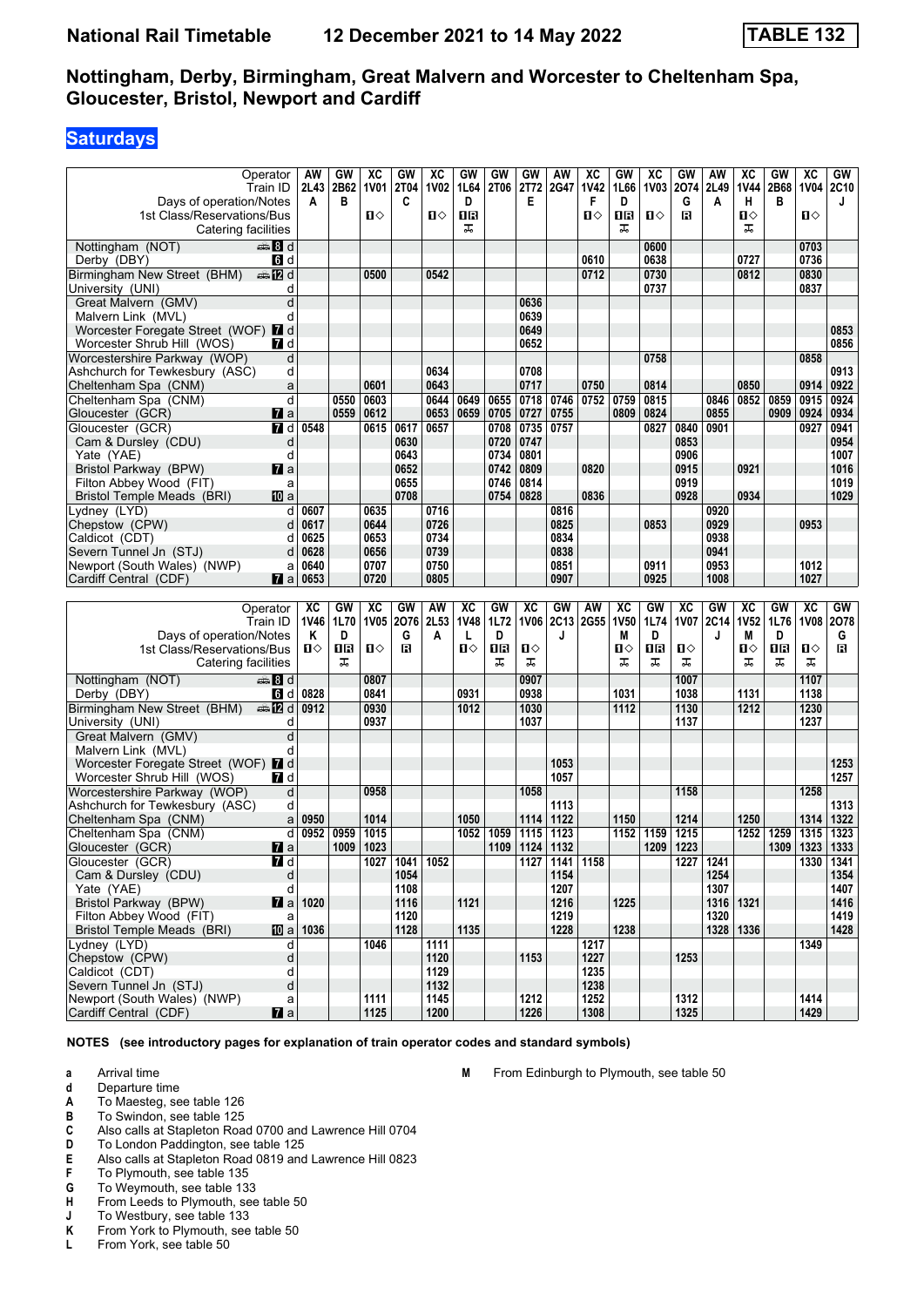# **Saturdays**

|                                                      | Operator              | AW   | ХC           | GW   | ХC   | GW           | AW        | XC           | GW          | $\overline{AC}$ | GW           | XC             | GW           | хc          | GW   | AW           | ХC          | GW   | ХC           |
|------------------------------------------------------|-----------------------|------|--------------|------|------|--------------|-----------|--------------|-------------|-----------------|--------------|----------------|--------------|-------------|------|--------------|-------------|------|--------------|
|                                                      | Train ID              | 2L59 | <b>1V54</b>  | 1L78 |      | 1V09 2C18    | 1B67      | 1V56         | 2B80        | <b>1V10</b>     | 2C25         | <b>1V58</b>    | 1L82         | <b>1V11</b> | 2082 | 2L65         | <b>1V60</b> | 1L84 | <b>1V12</b>  |
| Days of operation/Notes                              |                       | A    | N            | D    |      | J            | P         | Q            | В           |                 | J            | R              | D            |             | G    | A            | s           | D    |              |
| 1st Class/Reservations/Bus                           |                       |      | п⇔           | 18   | ப⇔   |              |           | Ⅱ♦           |             | О               |              | Ⅱ◇             | 0B           | Ⅱ◇          | в    |              | Π           | ΠR   | $\mathbf{u}$ |
| Catering facilities                                  |                       |      | ᅚ            | ᠼ    | ᠼ    |              |           |              |             | ᠼ               |              | ᠼ              | ᠼ            | ᠼ           |      |              | ᠼ           | ᠼ    |              |
| Nottingham (NOT)                                     | ্ষী d                 |      |              |      | 1207 |              |           |              |             | 1307            |              |                |              | 1407        |      |              |             |      | 1507         |
| Derby (DBY)                                          | 6 d                   |      | 1231         |      | 1238 |              |           | 1331         |             | 1338            |              | 1431           |              | 1438        |      |              | 1528        |      | 1539         |
| Birmingham New Street (BHM)                          | <b>en 12</b> d        |      | 1312         |      | 1330 |              |           | 1412         |             | 1430            |              | 1512           |              | 1530        |      |              | 1612        |      | 1630         |
| University (UNI)                                     | d                     |      |              |      | 1337 |              |           |              |             | 1437            |              |                |              | 1537        |      |              |             |      | 1637         |
| Great Malvern (GMV)                                  | d                     |      |              |      |      |              |           |              |             |                 |              |                |              |             |      |              |             |      |              |
| Malvern Link (MVL)                                   | d                     |      |              |      |      |              |           |              |             |                 |              |                |              |             |      |              |             |      |              |
| Worcester Foregate Street (WOF) 7 d                  |                       |      |              |      |      |              |           |              |             |                 | 1453         |                |              |             |      |              |             |      |              |
| Worcester Shrub Hill (WOS)                           | <b>7</b> d            |      |              |      |      |              |           |              |             |                 | 1457         |                |              |             |      |              |             |      |              |
| Worcestershire Parkway (WOP)                         | d                     |      |              |      | 1358 |              |           |              |             | 1458            |              |                |              | 1558        |      |              |             |      | 1658         |
| Ashchurch for Tewkesbury (ASC)                       | d                     |      |              |      |      |              |           |              |             |                 | 1513         |                |              |             |      |              |             |      |              |
| Cheltenham Spa (CNM)                                 | a                     |      | 1350         |      | 1414 |              |           | 1450         |             | 1514            | 1522         | 1550           |              | 1614        |      |              | 1650        |      | 1714         |
| Cheltenham Spa (CNM)                                 | d                     |      | 1352         | 1359 | 1415 |              |           | 1452         | 1459        | 1515            | 1523         | 1552           | 1559         | 1615        |      |              | 1652        | 1659 | 1715         |
| Gloucester (GCR)                                     | <b>7</b> a            |      |              | 1409 | 1424 |              |           |              | 1509        | 1524            | 1532         |                | 1609         | 1623        |      |              |             | 1709 | 1724         |
| Gloucester (GCR)                                     | 7 d                   | 1358 |              |      | 1427 | 1441         | 1442      |              |             | 1527            | 1541         |                |              | 1627        | 1641 | 1658         |             |      | 1727         |
|                                                      |                       |      |              |      |      | 1454         |           |              |             |                 | 1554         |                |              |             | 1654 |              |             |      |              |
| Cam & Dursley (CDU)                                  | d<br>d                |      |              |      |      | 1507         |           |              |             |                 | 1607         |                |              |             | 1707 |              |             |      |              |
| Yate (YAE)<br>Bristol Parkway (BPW)                  | $\mathbf{z}$ a        |      | 1422         |      |      | 1516         |           | 1521         |             |                 | 1616         | 1621           |              |             | 1716 |              | 1721        |      |              |
| Filton Abbey Wood (FIT)                              |                       |      |              |      |      | 1520         |           |              |             |                 | 1620         |                |              |             | 1719 |              |             |      |              |
|                                                      | a                     |      | 1434         |      |      | 1528         |           | 1536         |             |                 | 1628         |                |              |             | 1728 |              | 1735        |      |              |
| <b>Bristol Temple Meads (BRI)</b>                    | 10 a                  |      |              |      |      |              |           |              |             |                 |              | 1634           |              |             |      |              |             |      |              |
| Lvdnev (LYD)                                         | d                     | 1417 |              |      |      |              | 1501      |              |             |                 |              |                |              | 1646        |      | 1717         |             |      | 1746         |
| Chepstow (CPW)                                       | d                     | 1426 |              |      | 1453 |              | 1511      |              |             | 1553            |              |                |              | 1656        |      | 1726         |             |      |              |
| Caldicot (CDT)                                       | d                     | 1435 |              |      |      |              | 1519      |              |             |                 |              |                |              |             |      | 1735         |             |      |              |
| Severn Tunnel Jn (STJ)                               | d                     | 1438 |              |      |      |              | 1524      |              |             |                 |              |                |              |             |      | 1738         |             |      |              |
| Newport (South Wales) (NWP)                          | a                     | 1450 |              |      | 1511 |              | 1537      |              |             | 1611            |              |                |              | 1713        |      | 1750         |             |      | 1811         |
| Cardiff Central (CDF)                                | <b>7</b> a            | 1507 |              |      | 1525 |              | 1553      |              |             | 1625            |              |                |              | 1727        |      | 1807         |             |      | 1827         |
|                                                      |                       |      |              |      |      |              |           |              |             |                 |              |                |              |             |      |              |             |      |              |
|                                                      |                       |      |              |      |      |              |           |              |             |                 |              |                |              |             |      |              |             |      |              |
|                                                      | Operator              | GW   | AW           | XC   | GW   | XC           | GW        | AW           | XC          | GW              | XC           | GW             | AW           | XC          | GW   | XC           | XC          | GW   | GW           |
|                                                      | Train ID              | 2C27 | 2L67         | 1V62 | 2B86 | <b>1V13</b>  | 2C30      | 2L69         | <b>1V64</b> | 1L88            | <b>1V14</b>  | 2T31           | 2G71         | 1V66        | 1L90 | 1V15         | 1V68        | 1L92 | 2T34         |
| Days of operation/Notes                              |                       | J    | A            | N    | в    |              | Т         | A            | M           | D               |              |                |              | N           | D    |              | М           | D    |              |
| 1st Class/Reservations/Bus                           |                       |      |              | О    |      | $\mathbf{u}$ |           |              | п⇔          | 1R              | Ⅱ♦           |                |              | О           | 1R   | $\mathbf{u}$ | п⇔          | 1R   |              |
| Catering facilities                                  |                       |      |              | ᠼ    |      |              |           |              | ᠼ           | ᅚ               |              |                |              | ᠼ           | ᠼ    |              | ᅚ           | ᠼ    |              |
| Nottingham (NOT)                                     | ্ষী d                 |      |              |      |      | 1607         |           |              |             |                 | 1707         |                |              |             |      | 1807         |             |      |              |
| Derby (DBY)                                          | <b>G</b> d            |      |              | 1631 |      | 1638         |           |              | 1731        |                 | 1739         |                |              | 1828        |      | 1838         | 1931        |      |              |
|                                                      | dan Mad               |      |              | 1712 |      | 1730         |           |              | 1812        |                 | 1830         |                |              | 1912        |      | 1930         | 2012        |      |              |
| Birmingham New Street (BHM)<br>University (UNI)      | d                     |      |              |      |      | 1737         |           |              |             |                 | 1837         |                |              |             |      | 1937         |             |      |              |
|                                                      | d                     |      |              |      |      |              |           |              |             |                 |              |                |              |             |      |              |             |      |              |
| Great Malvern (GMV)<br>Malvern Link (MVL)            | d                     |      |              |      |      |              |           |              |             |                 |              |                |              |             |      |              |             |      |              |
| Worcester Foregate Street (WOF) 7 d                  |                       | 1653 |              |      |      |              |           |              |             |                 |              | 1853           |              |             |      |              |             |      |              |
| Worcester Shrub Hill (WOS)                           | 7 d                   | 1657 |              |      |      |              |           |              |             |                 |              | 1857           |              |             |      |              |             |      |              |
| Worcestershire Parkway (WOP)                         | d                     |      |              |      |      | 1758         |           |              |             |                 | 1858         |                |              |             |      | 1958         |             |      |              |
| Ashchurch for Tewkesbury (ASC)                       | d                     | 1713 |              |      |      | 1809         |           |              |             |                 |              | 1913           |              |             |      |              |             |      |              |
| Cheltenham Spa (CNM)                                 | a                     | 1722 |              | 1750 |      | 1818         |           |              | 1850        |                 | 1914         | 1922           |              | 1950        |      | 2014         | 2050        |      |              |
| Cheltenham Spa (CNM)                                 | d                     | 1723 |              | 1752 | 1759 | 1819         |           |              | 1852        | 1859            | 1915         | 1923           |              | 1952        | 2001 | 2015         | 2052 2101   |      |              |
| Gloucester (GCR)                                     | <b>7</b> a            | 1732 |              |      | 1809 | 1827         |           |              |             |                 | 1924         | 1932           |              |             | 2011 | 2023         |             | 2111 |              |
|                                                      |                       |      |              |      |      |              |           |              |             | 1909            |              |                |              |             |      |              |             |      |              |
| Gloucester (GCR)                                     | <b>7</b> d            |      | 1741 1746    |      |      |              | 1830 1841 | 1858         |             |                 |              | 1927 1941 1958 |              |             |      | 2027         |             |      | 2111         |
| Cam & Dursley (CDU)                                  | d                     | 1754 |              |      |      |              | 1854      |              |             |                 |              | 1954           |              |             |      |              |             |      | 2124         |
| Yate (YAE)                                           | d                     | 1807 |              |      |      |              | 1907      |              | 1921        |                 |              | 2007           |              |             |      |              |             |      | 2137         |
| Bristol Parkway (BPW)                                | $\mathbf{z}$ a        | 1816 |              | 1820 |      |              | 1916      |              |             |                 |              | 2016           |              | 2022        |      |              | 2120        |      | 2144         |
| Filton Abbey Wood (FIT)                              | a                     | 1820 |              |      |      |              | 1919      |              |             |                 |              | 2021           |              |             |      |              |             |      | 2149         |
| <b>Bristol Temple Meads (BRI)</b>                    | [10] a                | 1828 |              | 1834 |      |              | 1928      |              | 1936        |                 |              | 2031           |              | 2036        |      |              | 2134        |      | 2158         |
| Lydney (LYD)                                         | d                     |      | 1805         |      |      |              |           | 1917         |             |                 |              |                | 2017         |             |      |              |             |      |              |
| Chepstow (CPW)                                       | d                     |      | 1815         |      |      |              |           | 1927         |             |                 |              |                | 2027         |             |      |              |             |      |              |
| Caldicot (CDT)                                       | d                     |      | 1823         |      |      |              |           | 1935         |             |                 |              |                | 2035         |             |      |              |             |      |              |
| Severn Tunnel Jn (STJ)                               | d                     |      | 1826         |      |      |              |           | 1938         |             |                 |              |                | 2039         |             |      |              |             |      |              |
| Newport (South Wales) (NWP)<br>Cardiff Central (CDF) | a<br>$\blacksquare$ a |      | 1838<br>1852 |      |      | 1912<br>1925 |           | 1950<br>2007 |             |                 | 2009<br>2022 |                | 2052<br>2107 |             |      | 2109<br>2122 |             |      |              |

**NOTES (see introductory pages for explanation of train operator codes and standard symbols)**

**a** Arrival time

- **d** Departure time
- **A** To Maesteg, see table 126<br>**B** To Swindon, see table 125
- **B** To Swindon, see table 125
- **D** To London Paddington, see table 125
- **6** To Weymouth, see table 133
- **J** To Westbury, see table 133<br>**M** From Edinburgh to Plymouth
- **0** From Edinburgh to Plymouth, see table 50<br>**N** From Newcastle, see table 50
- **N** From Newcastle, see table 50<br>**P** To Fishquard Harbour, see table
- **P** To Fishguard Harbour, see table 126<br>**Q** From Glasgow Central to Plymouth, s
- **4** From Glasgow Central to Plymouth, see table 50<br>**R** From Newcastle to Penzance, see table 50
- **R** From Newcastle to Penzance, see table 50<br> **S** From Aberdeen to Penzance, see table 50
- From Aberdeen to Penzance, see table 50

**T** To Frome, see table 133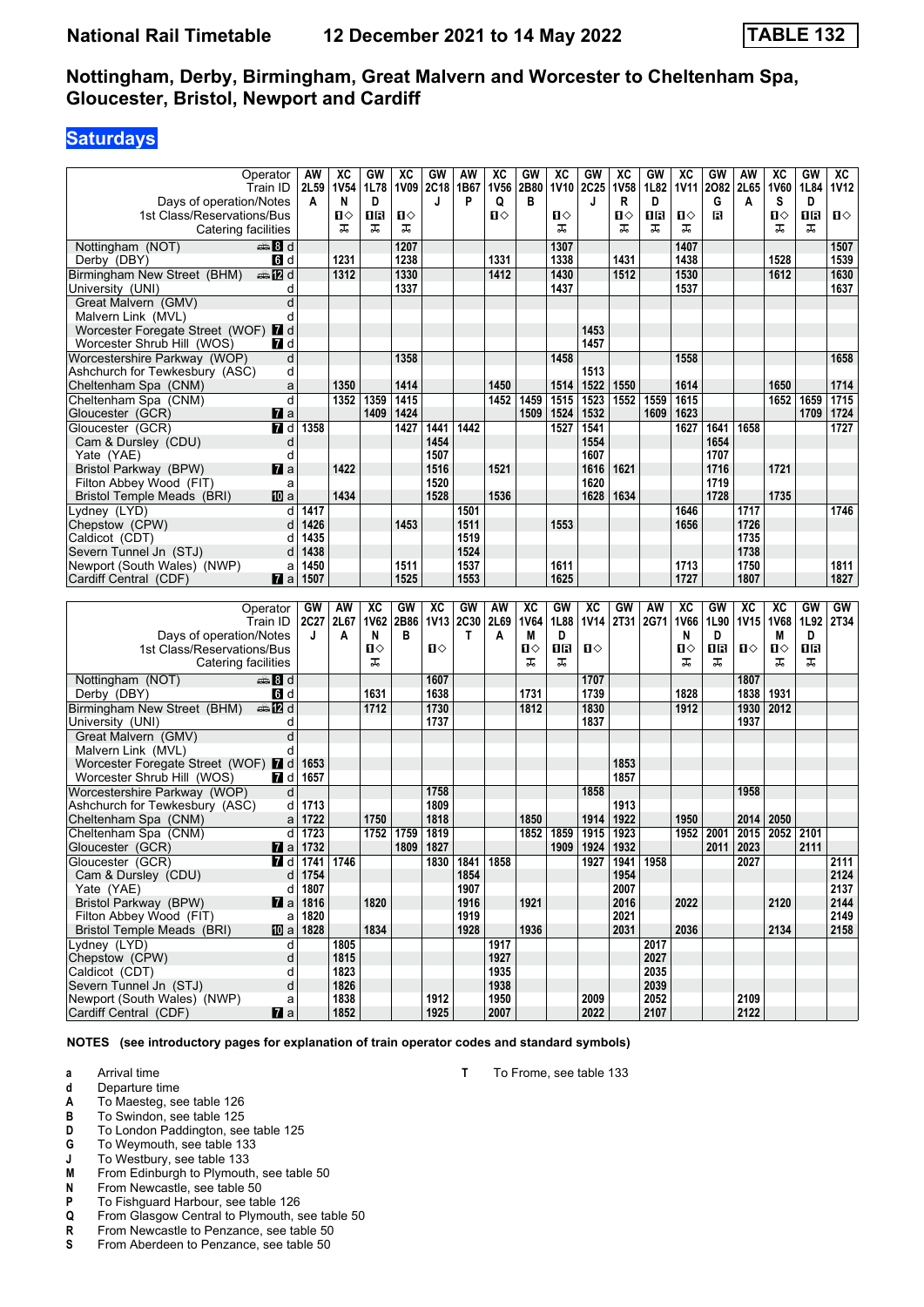# **Saturdays**

| Operator                            |                | XC          | GW   | ХC        | GW   | AW   |
|-------------------------------------|----------------|-------------|------|-----------|------|------|
| Train ID                            |                | <b>1V16</b> | 2B98 | 1V70      | 2T38 | 2G75 |
| Days of operation/Notes             |                |             | в    | U         |      |      |
| 1st Class/Reservations/Bus          |                | $\Pi$       |      | п⇔        |      |      |
| Catering facilities                 |                |             |      | ᅚ         |      |      |
| Nottingham (NOT)                    | ্ষী d          | 1907        |      |           |      |      |
| Derby (DBY)                         | 6 d            | 1938        |      | 2031      |      |      |
| Birmingham New Street (BHM)         | d≣ and         | 2030        |      | 2112      |      |      |
| University (UNI)                    | d              | 2037        |      |           |      |      |
| Great Malvern (GMV)                 | d              |             |      |           | 2124 |      |
| Malvern Link (MVL)                  | d              |             |      |           | 2127 |      |
| Worcester Foregate Street (WOF) 7 d |                |             |      |           | 2137 |      |
| Worcester Shrub Hill (WOS)          | <b>7</b> d     |             |      |           | 2140 |      |
| Worcestershire Parkway (WOP)        | d              | 2058        |      |           |      |      |
| Ashchurch for Tewkesbury (ASC)      | d              |             |      |           | 2156 |      |
| Cheltenham Spa (CNM)                | a              | 2114        |      | 2150      | 2205 |      |
| Cheltenham Spa (CNM)                | d              | 2115        | 2132 | 2152 2206 |      |      |
| Gloucester (GCR)                    | 17<br>a        | 2124        | 2142 | 2200      | 2215 |      |
| Gloucester (GCR)                    | <b>7</b> d     | 2127        |      | 2205      | 2218 | 2309 |
| Cam & Dursley (CDU)                 | d              |             |      |           | 2231 |      |
| Yate (YAE)                          | d              |             |      |           | 2244 |      |
| Bristol Parkway (BPW)               | <b>7</b> a     |             |      | 2230      | 2252 |      |
| Filton Abbey Wood (FIT)             | a              |             |      |           | 2256 |      |
| Bristol Temple Meads (BRI)          | <b>TD</b> a    |             |      | 2240      | 2304 |      |
| Lydney (LYD)                        | q              | 2146        |      |           |      | 2328 |
| Chepstow (CPW)                      | d              | 2156        |      |           |      | 2338 |
| Caldicot (CDT)                      | d              | 2204        |      |           |      | 2346 |
| Severn Tunnel Jn (STJ)              | d              | 2207        |      |           |      | 2349 |
| Newport (South Wales) (NWP)         | a              | 2224        |      |           |      | 0009 |
| Cardiff Central (CDF)               | $\mathbf{z}$ a | 2245        |      |           |      | 0030 |

**NOTES (see introductory pages for explanation of train operator codes and standard symbols)**

- **d** Departure time<br> **B** To Swindon, se<br> **U** From Edinburg To Swindon, see table 125
- From Edinburgh, see table 50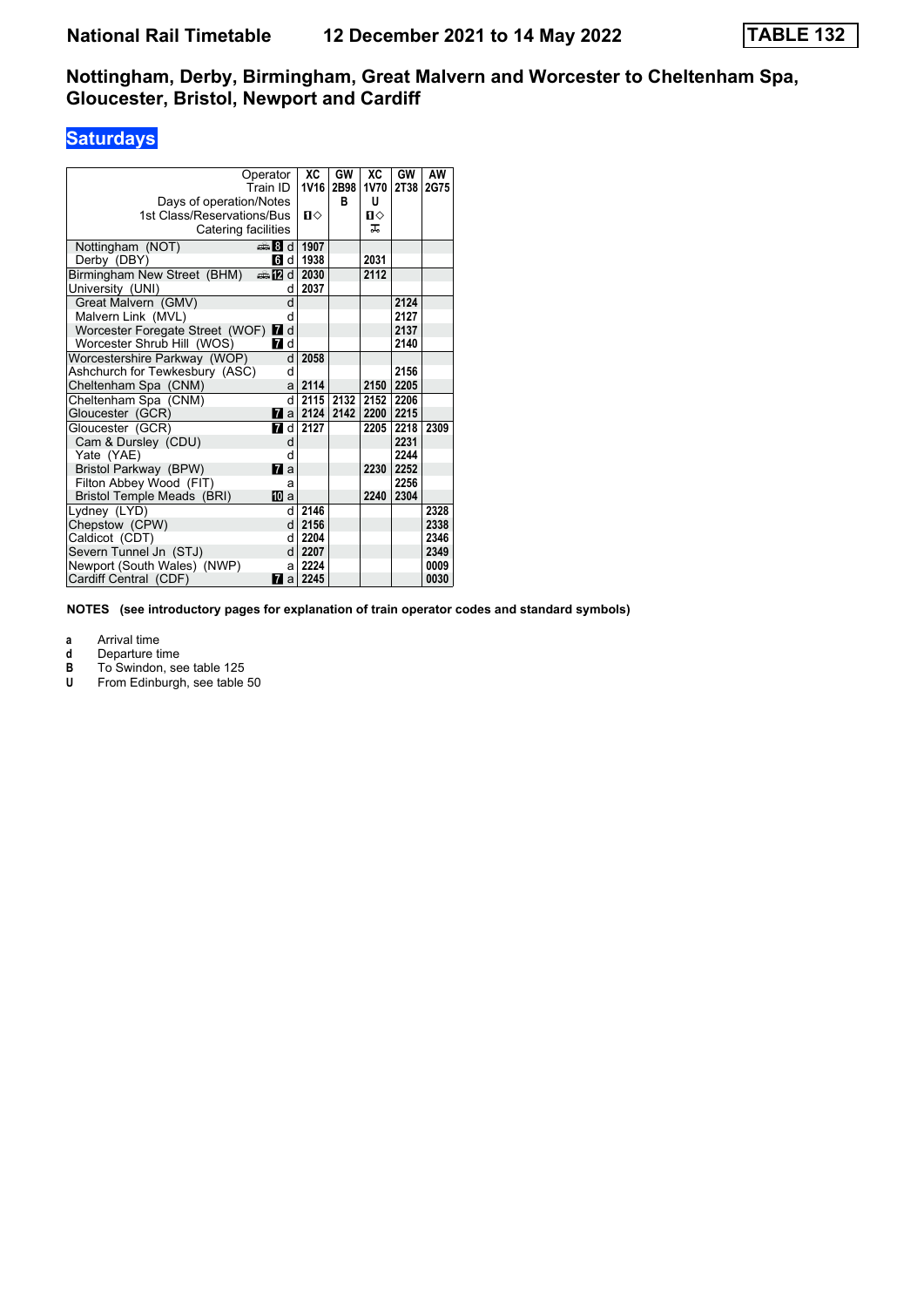# **Sundays**

|                                                      | Operator            | AW   | GW            | GW          | хc                       | GW          | AW          | GW   | XC           | XC           | GW          | $\overline{\text{xc}}$ | ХC            | GW   | AW                       | хc   | GW          | $\overline{\text{xc}}$ | ХC           |
|------------------------------------------------------|---------------------|------|---------------|-------------|--------------------------|-------------|-------------|------|--------------|--------------|-------------|------------------------|---------------|------|--------------------------|------|-------------|------------------------|--------------|
|                                                      | Train ID            | 2G49 | 2T31          | 2B44        | 1V46                     |             | 2T33 2G51   | 1L50 | <b>1V02</b>  | <b>1V48</b>  | 2B07        | <b>1V03</b>            | <b>1V50</b>   | 2T37 | 2G53                     | 1V52 | 2B08        | <b>1V04</b>            | <b>1V54</b>  |
| Days of operation/Notes                              |                     |      |               | A           | в                        |             |             | C    |              | D            | Α           |                        | Е             |      |                          | F    | A           |                        | G            |
|                                                      |                     |      |               |             | п⇔                       |             |             | 18   | П⇔           | $\mathbf{u}$ | п           | Ⅱ◇                     | п⇔            |      |                          | п⇔   |             | ்ப                     | П⇔           |
| 1st Class/Reservations/Bus                           |                     |      |               |             | ᠼ                        |             |             |      | ᠼ            | ᠼ            |             |                        | ᠼ             |      |                          |      |             |                        | ᠼ            |
| Catering facilities                                  |                     |      |               | ᠼ           |                          |             |             | ᠼ    |              |              |             |                        |               |      |                          | ᠼ    |             |                        |              |
| Nottingham (NOT)                                     | $\frac{1}{2}$ 8 d   |      |               |             |                          |             |             |      |              |              |             | 0955                   |               |      |                          |      |             | 1116                   |              |
| Derby (DBY)                                          | 6 d                 |      |               |             |                          |             |             |      |              | 0931         |             | 1020                   | 1031          |      |                          | 1131 |             | 1140                   | 1231         |
| Birmingham New Street (BHM)                          | ⊯a 172 d            |      |               |             | 0930                     |             |             |      | 1012         | 1030         |             | 1112                   | 1130          |      |                          | 1212 |             | 1230                   | 1312         |
| University (UNI)                                     | d                   |      |               |             |                          |             |             |      | 1018         |              |             | 1118                   |               |      |                          |      |             | 1237                   |              |
| Great Malvern (GMV)                                  | d                   |      |               |             |                          |             |             |      |              |              |             |                        |               |      |                          |      |             |                        |              |
| Malvern Link (MVL)                                   | d                   |      |               |             |                          |             |             |      |              |              |             |                        |               |      |                          |      |             |                        |              |
| Worcester Foregate Street (WOF) 2 d                  |                     |      |               |             |                          |             |             |      |              |              |             |                        |               |      |                          |      |             |                        |              |
| Worcester Shrub Hill (WOS)                           | <b>7</b> d          |      |               |             |                          | 0957        |             |      |              |              |             |                        |               | 1154 |                          |      |             |                        |              |
| Worcestershire Parkway (WOP)                         | d                   |      |               |             |                          |             |             |      | 1040         |              |             | 1140                   |               |      |                          |      |             | 1258                   |              |
| Ashchurch for Tewkesbury (ASC)                       | d                   |      |               |             |                          | 1014        |             |      |              |              |             |                        |               | 1211 |                          |      |             |                        |              |
| Cheltenham Spa (CNM)                                 | a                   |      |               |             | 1008                     | 1023        |             |      | 1058         | 1108         |             | 1159                   | 1208          | 1220 |                          | 1250 |             | 1314                   | 1350         |
| Cheltenham Spa (CNM)                                 | d                   |      | 0925          | 0939        | 1010                     | 1023        | 1038        | 1054 | 1100         | 1110         | 1155        | 1200                   | 1210          | 1222 | 1235                     | 1252 | 1301        | 1318                   | 1352         |
| Gloucester (GCR)                                     | <b>M</b> a          |      | 0935          | 0948        |                          | 1032        | 1047        | 1106 | 1109         |              | 1205        | 1209                   |               | 1231 | 1245                     |      | 1311        | 1328                   |              |
| Gloucester (GCR)                                     | 7 d                 | 0845 | 0940          |             |                          | 1041        | 1048        |      | 1111         |              |             | 1211                   |               | 1239 | 1246                     |      |             | 1330                   |              |
| Cam & Dursley (CDU)                                  | d                   |      | 0954          |             |                          | 1054        |             |      |              |              |             |                        |               | 1252 |                          |      |             |                        |              |
| Yate (YAE)                                           | d                   |      | 1007          |             |                          | 1107        |             |      |              |              |             |                        |               | 1304 |                          |      |             |                        |              |
| Bristol Parkway (BPW)                                | <b>7</b> a          |      | 1016          |             | 1038                     | 1116        |             |      |              | 1141         |             |                        | 1242          | 1311 |                          | 1320 |             |                        | 1421         |
| Filton Abbey Wood (FIT)                              | a                   |      | 1019          |             |                          | 1119        |             |      |              |              |             |                        |               | 1315 |                          |      |             |                        |              |
| Bristol Temple Meads (BRI)                           | 100 a               |      | 1028          |             | 1049                     | 1128        |             |      |              | 1151         |             |                        | 1252          | 1324 |                          | 1334 |             |                        | 1436         |
| Lydney (LYD)                                         | d                   | 0904 |               |             |                          |             | 1107        |      |              |              |             |                        |               |      | 1305                     |      |             |                        |              |
| Chepstow (CPW)                                       | d                   | 0914 |               |             |                          |             | 1116        |      |              |              |             |                        |               |      | 1314                     |      |             |                        |              |
| Caldicot (CDT)                                       | d                   | 0922 |               |             |                          |             | 1125        |      |              |              |             |                        |               |      | 1323                     |      |             |                        |              |
| Severn Tunnel Jn (STJ)                               | d                   | 0925 |               |             |                          |             | 1128        |      |              |              |             |                        |               |      | 1326                     |      |             |                        |              |
| Newport (South Wales) (NWP)                          | a                   | 0944 |               |             |                          |             | 1140        |      | 1153         |              |             | 1253                   |               |      | 1338                     |      |             | 1412                   |              |
| Cardiff Central (CDF)                                | <b>7</b> a          | 1004 |               |             |                          |             | 1155        |      | 1206         |              |             | 1306                   |               |      | 1353                     |      |             | 1425                   |              |
|                                                      |                     |      |               |             |                          |             |             |      |              |              |             |                        |               |      |                          |      |             |                        |              |
|                                                      |                     |      |               |             |                          |             |             |      |              |              |             |                        |               |      |                          |      |             |                        |              |
|                                                      | Operator            | GW   | AW            | <b>XC</b>   | AW                       | GW          | XC          | GW   | XC           | XC           | XC          | GW                     | AW            | XC   | AW                       | GW   | <b>XC</b>   | GW                     | XC           |
|                                                      | Train ID            | 2B09 | 2G55          | <b>1V05</b> | <b>2G55</b>              | <b>2T41</b> | <b>1V56</b> | 1L66 | <b>1V06</b>  | <b>1V57</b>  | <b>1V58</b> | 2B11                   | 2G57          | 1V07 | 2G57                     | 2T45 | <b>1V60</b> | 1L78                   | <b>1V08</b>  |
| Days of operation/Notes                              |                     | A    |               |             |                          |             | н           | C    |              | J            | G           | A                      |               |      |                          |      | н           | C                      |              |
| 1st Class/Reservations/Bus                           |                     | п    |               | Ⅱ♦          |                          |             | п⇔          | 1R   | п⇔           | $\mathbf{u}$ | ்ப          |                        |               | п⇔   |                          |      | п⇔          | 1R                     | п⇔           |
| Catering facilities                                  |                     |      |               |             |                          |             | ᠼ           | ᠼ    | ᠼ            | ᠼ            | ᠼ           |                        |               | ᠼ    |                          |      | ᠼ           | ᠼ                      | ᠼ            |
| Nottingham (NOT)                                     | anna 8 d            |      |               | 1216        |                          |             |             |      | 1316         |              |             |                        |               | 1416 |                          |      |             |                        | 1512         |
| Derby (DBY)                                          | <b>6</b> d          |      |               | 1240        |                          |             | 1331        |      | 1340         |              | 1431        |                        |               | 1440 |                          |      | 1531        |                        | 1537         |
| Birmingham New Street (BHM)                          | dan <b>in</b> d     |      |               | 1330        |                          |             | 1412        |      | 1430         | 1442         | 1512        |                        |               | 1530 |                          |      | 1612        |                        | 1630         |
| University (UNI)                                     | d                   |      |               | 1337        |                          |             |             |      | 1437         |              |             |                        |               | 1537 |                          |      |             |                        | 1637         |
| Great Malvern (GMV)                                  | d                   |      |               |             |                          |             |             |      |              |              |             |                        |               |      |                          |      |             |                        |              |
| Malvern Link (MVL)                                   | d                   |      |               |             |                          |             |             |      |              |              |             |                        |               |      |                          |      |             |                        |              |
| Worcester Foregate Street (WOF) 7 d                  |                     |      |               |             |                          | 1344        |             |      |              |              |             |                        |               |      |                          | 1547 |             |                        |              |
| Worcester Shrub Hill (WOS)                           | <b>7</b> d          |      |               |             |                          | 1357        |             |      |              |              |             |                        |               |      |                          | 1554 |             |                        |              |
| Worcestershire Parkway (WOP)                         | d                   |      |               | 1358        |                          |             |             |      | 1458         |              |             |                        |               | 1558 |                          |      |             |                        | 1658         |
| Ashchurch for Tewkesbury (ASC)                       | d                   |      |               |             |                          | 1414        |             |      |              |              |             |                        |               |      |                          | 1614 |             |                        |              |
| Cheltenham Spa (CNM)                                 | a                   |      |               | 1414        |                          | 1423        | 1450        |      | 1514         | 1524         | 1550        |                        |               | 1614 |                          | 1623 | 1650        |                        | 1714         |
| Cheltenham Spa (CNM)                                 | d                   | 1401 | 1409          | 1415        |                          | 1423        | 1452        | 1501 | 1515         | 1526         | 1552        | 1601                   | 1610          | 1615 |                          | 1623 | 1652        | 1701                   | 1715         |
| Gloucester (GCR)                                     | <b>M</b> a          | 1410 | 1419          | 1424        |                          | 1433        |             | 1513 | 1524         |              |             | 1609                   | 1622          | 1624 | $\overline{\phantom{0}}$ | 1634 |             | 1714                   | 1723         |
| Gloucester (GCR)                                     | ZI d                |      | 1429          |             | 1425   1429   1443       |             |             |      | 1530         |              |             |                        | 1629          |      | 1625   1629   1641       |      |             |                        | 1725         |
| Cam & Dursley (CDU)                                  | d                   |      | $\rightarrow$ |             |                          | 1455        |             |      |              |              |             |                        | $\rightarrow$ |      |                          | 1654 |             |                        |              |
| Yate (YAE)                                           | d                   |      |               |             |                          | 1507        |             |      |              |              |             |                        |               |      |                          | 1706 |             |                        |              |
| <b>Bristol Parkway (BPW)</b>                         | $\mathbf{z}$ a      |      |               |             |                          |             | 1516 1522   |      |              |              | 1555 1620   |                        |               |      |                          |      | 1713 1720   |                        |              |
| Filton Abbey Wood (FIT)                              | a                   |      |               |             |                          | 1520        |             |      |              |              |             |                        |               |      |                          | 1718 |             |                        |              |
| Bristol Temple Meads (BRI)                           | <b>ID</b> a         |      |               |             |                          |             | 1528 1536   |      |              |              | 1608   1636 |                        |               |      |                          |      | 1727 1734   |                        |              |
| Lydney (LYD)                                         | d                   |      |               |             | 1448                     |             |             |      |              |              |             |                        |               |      | 1648                     |      |             |                        |              |
| Chepstow (CPW)                                       | d                   |      |               |             | 1458                     |             |             |      |              |              |             |                        |               |      | 1658                     |      |             |                        |              |
| Caldicot (CDT)                                       | d                   |      |               |             | 1506                     |             |             |      |              |              |             |                        |               |      | 1706                     |      |             |                        |              |
| Severn Tunnel Jn (STJ)                               | d                   |      |               |             | 1509                     |             |             |      |              |              |             |                        |               |      | 1709                     |      |             |                        |              |
| Newport (South Wales) (NWP)<br>Cardiff Central (CDF) | a<br>$\mathbf{z}$ a |      |               |             | 1507 1521<br>1524   1536 |             |             |      | 1612<br>1625 |              |             |                        |               | 1707 | 1721<br>1720 1735        |      |             |                        | 1807<br>1820 |

- **a** Arrival time
- **d** Departure time
- **A** To Swindon, see table 125<br>**B** To Plymouth, see table 135
- **B** To Plymouth, see table 135<br>**C** To London Paddington, see
- **C** To London Paddington, see table 125<br>**D** From Leeds to Plymouth, see table 50
- **D** From Leeds to Plymouth, see table 50<br>**E** From Leeds, see table 50
- 
- **E** From Leeds, see table 50<br>**F** From York to Plymouth, see<br>**G** From Newcastle, see table From York to Plymouth, see table 50
- **6** From Newcastle, see table 50<br>**H** From Edinburgh to Plymouth, s
- **+** From Edinburgh to Plymouth, see table 50<br>**J** To Paignton, see table 135
- To Paignton, see table 135